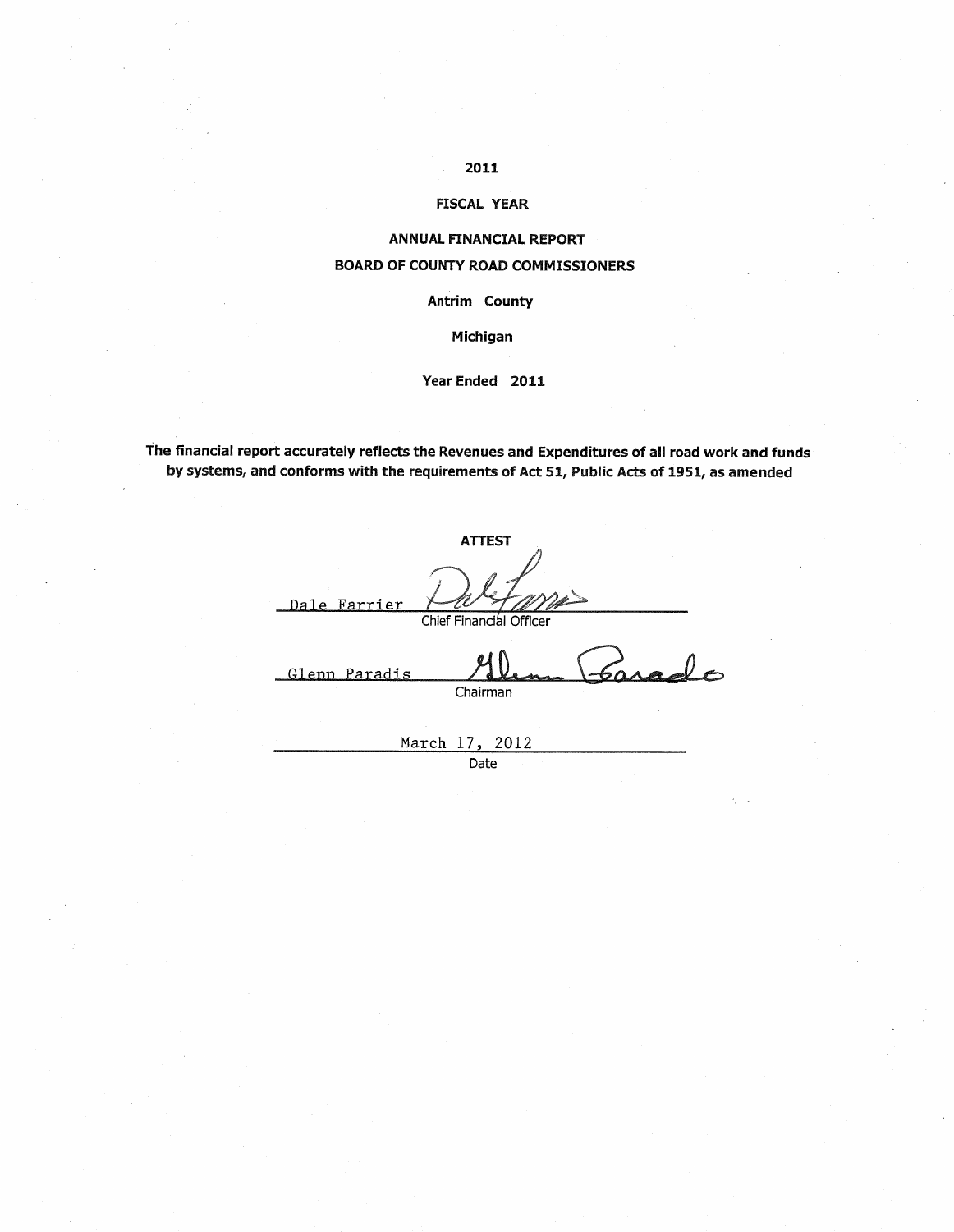#### **Year Ended - 2011**

**Start:** 01/01/2011 **End:** 12/31/2011

### **BALANCE SHEET**

# **Assets**

# **General Operating Fund**

| 1. Cash                                     | \$1,279,992.57 |
|---------------------------------------------|----------------|
| 2. Investments                              | 117,835.06     |
| 3. AccountsReceivable                       |                |
| a. Michigan Transportation Fund             | 0.00           |
| b. State Trunkline Maintenance              | 49,042.59      |
| c. State Transportation Department - Other  | 57,686.18      |
| d. Due on County Road Agreement             | 16,832.32      |
| e. Due on Special Assessement               | 0.00           |
| f. Sundry Accounts Receivable               | 3,840.34       |
| <b>Inventories/Pre-Paid Insurance/Other</b> |                |
|                                             | 0.00           |
| 4. Deferred Expense State Aid               | 452,665.19     |
| 5. Road Materials                           | 135,024.48     |
| 6. Equipment Materials and Parts            | 39,570.00      |
| 7. Prepaid Insurance                        | 0.00           |
| 8. Deferred Expense - Federal Aid           |                |
| 9. Other                                    | 0.00           |

**10. TOTAL ASSETS**

**\$2,152,488.73**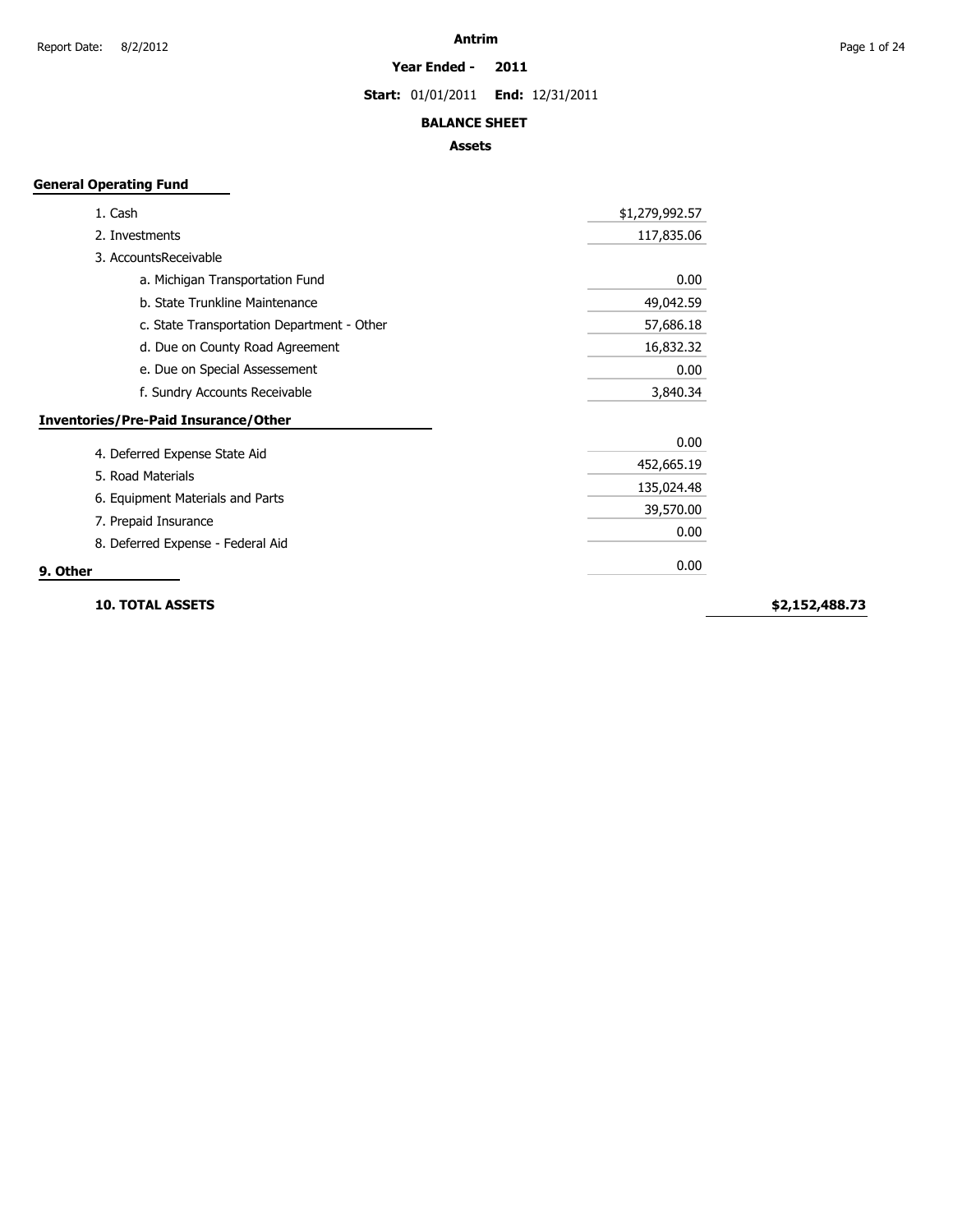**Start:** 01/01/2011 **End:** 12/31/2011

# **Liabilities and Fund Balances**

# **Liabilities**

| 11. Accounts Payable                     |                                                    | \$248,834.69 |
|------------------------------------------|----------------------------------------------------|--------------|
| 12. Notes Payable (Short Term            |                                                    | 0.00         |
| 13. Accrued Liability                    |                                                    | 35,334.79    |
| 14. Advances                             |                                                    | 202,600.00   |
|                                          | 15. Deferred Revenue - Special Assessment District | 0.00         |
| 16. Deferred Revenue - EDF Forest Rd.(E) |                                                    | 0.00         |
| 17. Deferred Revenue                     |                                                    | 0.00         |
| 18. Other                                |                                                    | 0.00         |

| <b>23. TOTAL LIABILITIES AND FUND BALANCES</b> |              | \$2 |
|------------------------------------------------|--------------|-----|
| 22. Total Fund Balances                        | 2,141,697.86 |     |
| 21. County Road Commission Fund                | 589,966.75   |     |
| 20. Local Road Fund                            | 442,676.52   |     |
| 19. Primary Road Fund                          | 1,109,054.59 |     |

**\$2,628,467.34**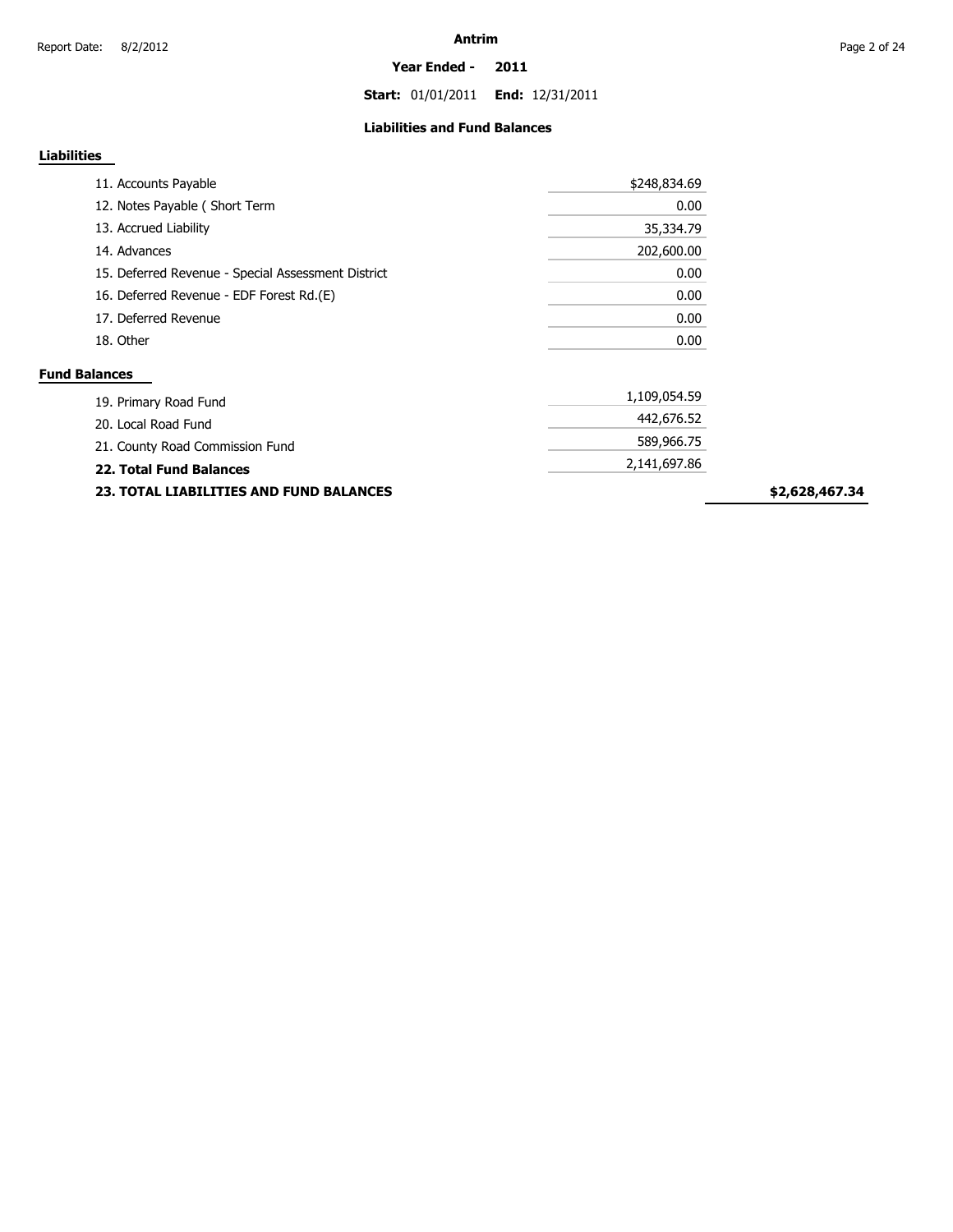**Year Ended - 2011**

**Start:** 01/01/2011 **End:** 12/31/2011

# **CAPITAL ASSETS ACCOUNT GROUP**

| Assets                                     | (A)                          | (B)           |                 |
|--------------------------------------------|------------------------------|---------------|-----------------|
| 24. Land                                   |                              | \$58,250.05   |                 |
| 25. Land Improvements                      | \$0.00                       |               |                 |
| 25 a.Less: Accumulated Depreciation        | 0.00                         | 0.00          |                 |
| 26. Depletable Assets                      | 0.00                         |               |                 |
| 26 a.Less: Accumulated Depreciation        | 0.00                         | 0.00          |                 |
| 27. Buildings                              | 2,470,420.85                 |               |                 |
| 27 a.Less: Accumulated Depreciation        | (994, 554.05)                | 1,475,866.80  |                 |
| 28. Equipment - Road                       | 5,891,348.48                 |               |                 |
| 28 a.Less: Accumulated Depreciation        | (5, 181, 367.11)             | 709,981.37    |                 |
| 29. Equipment - Shop                       | 162,581.74                   |               |                 |
| 29 a.Less: Accumulated Depreciation        | (134, 281.15)                | 28,300.59     |                 |
| 30. Equipment - Engineers                  | 52,642.08                    |               |                 |
| 30 a.Less: Accumulated Depreciation        | (45, 724.27)                 | 6,917.81      |                 |
| 31. Yard and Storage Equipment             | 929,057.78                   |               |                 |
| 31 a.Less: Accumulated Depreciation        | (918, 731.24)                | 10,326.54     |                 |
| 32. Office Equipment and Furniture         | 87,115.04                    |               |                 |
| 32 a.Less: Accumulated Depreciation        | (70, 372.05)                 | 16,742.99     |                 |
| 33. Infrastructure                         | 40,393,956.00                |               |                 |
| 33 a.Less: Accumulated Depreciation        | (14, 372, 326.00)            | 26,021,630.00 |                 |
| 34. Vehicles                               | 0.00                         |               |                 |
| 34 a.Less: Accumulated Depreciation        | 0.00                         | 0.00          |                 |
| 35. Construction Work in Progress          |                              | 0.00          |                 |
|                                            | 36. Total Assets             |               | \$28,328,016.15 |
| <b>Equities</b>                            |                              |               |                 |
| 37. Plant and Equipment Equity             |                              |               |                 |
|                                            | 37 a.Primary                 | 0.00          |                 |
|                                            | 37 b.Local                   | 0.00          |                 |
|                                            | 37 c.Co. Road Comm.          | 2,306,386.15  |                 |
|                                            | 37 d.Infrastructure          | 26,021,630.00 |                 |
|                                            | <b>38. Total Equities</b>    |               | \$28,328,016.15 |
| Long Term Debt                             |                              |               |                 |
| 39. Bonds Payable (Act 51)                 |                              | 0.00          |                 |
| 40. Notes Payable (Act 143)                |                              | 0.00          |                 |
| 41. Vested Vacation and Sick Leave Payable |                              | 140,207.96    |                 |
| 42. Installment/Lease Purchase Payable     |                              | 0.00          |                 |
| 43. Other                                  |                              | 0.00          |                 |
|                                            | <b>44. Total Liabilities</b> |               | \$140,207.96    |
| <b>Fiduciary Fund</b>                      |                              |               |                 |
| 45. Deferred Compensation (Pension) Plan   |                              |               | \$0.00          |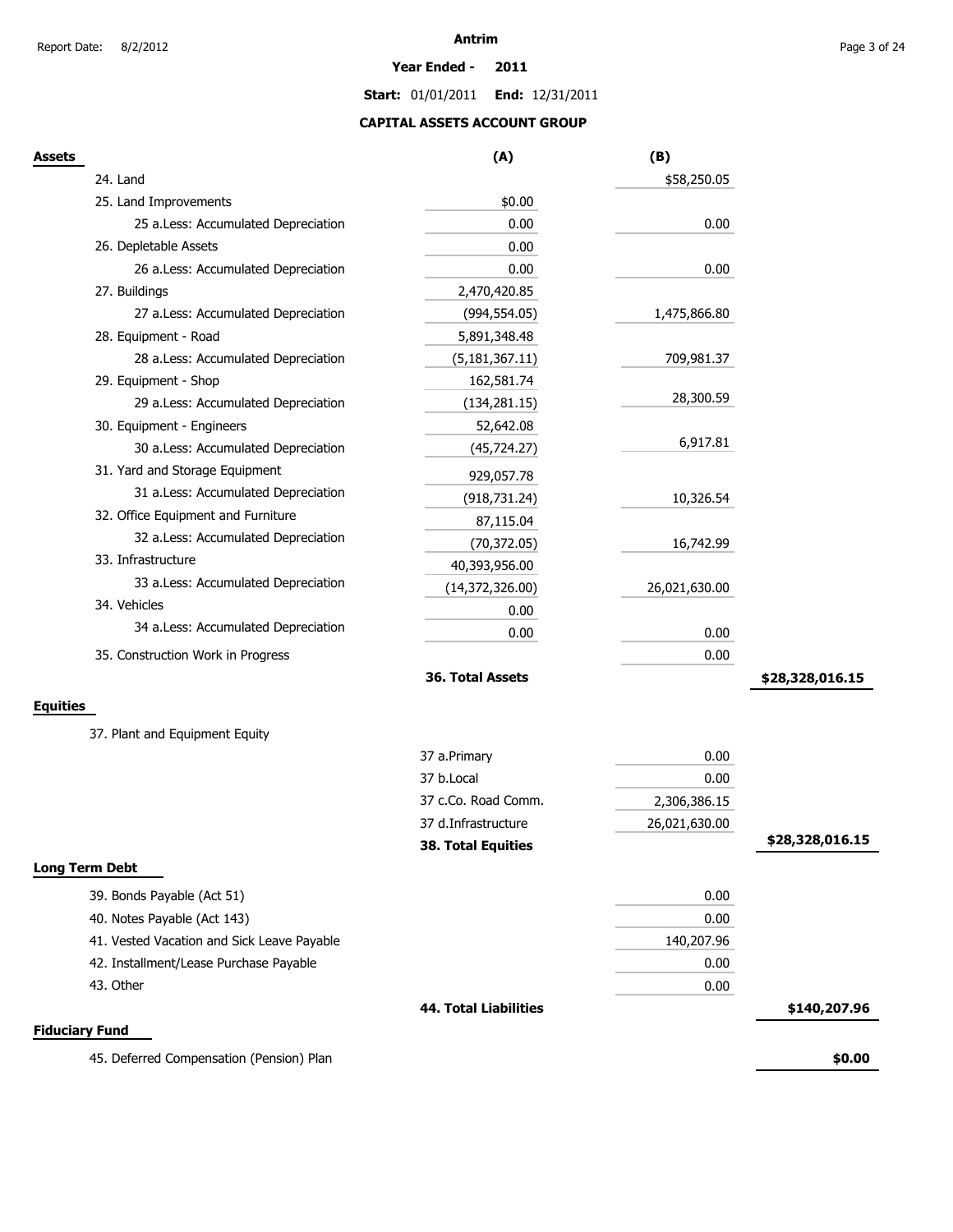**Year Ended - 2011**

**Start:** 01/01/2011 **End:** 12/31/2011

# **STATEMENT OF REVENUES**

|                                                             | <b>Primary Road</b><br><b>Fund</b><br>(P) | <b>Local Road</b><br><b>Fund</b><br>(L) | Co. Road<br>Comm. Fund<br>(C) | <b>Total</b><br>(T) |
|-------------------------------------------------------------|-------------------------------------------|-----------------------------------------|-------------------------------|---------------------|
| <b>Taxes</b>                                                |                                           |                                         |                               |                     |
| 46. County Wide Millage                                     | \$0.00                                    | \$0.00                                  | \$0.00                        | \$0.00              |
| 47. Other                                                   | 0.00                                      | 0.00                                    | 0.00                          | 0.00                |
| 48. Total Taxes                                             | 0.00                                      | 0.00                                    | 0.00                          | 0.00                |
| <b>Licenses and Permits</b>                                 |                                           |                                         |                               |                     |
| 49. Specify                                                 | 0.00                                      | 0.00                                    | 52,538.21                     | 52,538.21           |
| <b>Federal Sources</b>                                      |                                           |                                         |                               |                     |
| 50. Surface Tran. Program (STP)                             | 103,351.60                                | 0.00                                    | 0.00                          | 103,351.60          |
| 51. C Funds - Federal                                       | 0.00                                      | 0.00                                    | 0.00                          | 0.00                |
| 52. D Funds - Federal                                       | 303,588.33                                | 0.00                                    | 0.00                          | 303,588.33          |
| 53. Bridge                                                  | 0.00                                      | 0.00                                    | 0.00                          | 0.00                |
| 54. High Priority                                           | 0.00                                      | 0.00                                    | 0.00                          | 0.00                |
| 55. Other                                                   | 0.00                                      | 0.00                                    | 0.00                          | 0.00                |
| 56. Total Federal Sources                                   | 406,939.93                                | 0.00                                    | 0.00                          | 406,939.93          |
| <b>STATE SOURCES</b><br><b>Michigan Transportation Fund</b> |                                           |                                         |                               |                     |
| 57. Engineering                                             | 5,902.15                                  | 4,097.85                                |                               | 10,000.00           |
| 58. Snow Removal                                            | 142,357.31                                | 152,764.18                              |                               | 295,121.49          |
| 59. Urban Road                                              | 0.00                                      | 0.00                                    |                               | 0.00                |
| 60. Allocation                                              | 1,750,271.27                              | 1,215,209.46                            |                               | 2,965,480.73        |
| 61. Total MTF                                               | 1,898,530.73                              | 1,372,071.49                            |                               | 3,270,602.22        |
| <b>Other</b>                                                |                                           |                                         |                               |                     |
| 62. Local Bridge                                            | 0.00                                      | 0.00                                    |                               | 0.00                |
| 63. Other                                                   | 0.00                                      | 0.00                                    | 0.00                          | 0.00                |
| 64. Total Other                                             | 0.00                                      | 0.00                                    | 0.00                          | 0.00                |
| <b>Economic Development Fund</b>                            |                                           |                                         |                               |                     |
| 65. Target Industries (A)                                   | 0.00                                      | 0.00                                    |                               | 0.00                |
| 66. Urban congestion (C)                                    | 0.00                                      | 0.00                                    |                               | $0.00\,$            |
| 67. Rural Primary (D)                                       | 34,450.53                                 | 0.00                                    |                               | 34,450.53           |
| 68. Forest Road (E)                                         | 0.00                                      | 51,104.79                               |                               | 51,104.79           |
| 69. Urban Area (F)                                          | 0.00                                      | 0.00                                    |                               | 0.00                |
| 70. Other                                                   | 0.00                                      | 0.00                                    |                               | 0.00                |
| 71. Total EDF                                               | 34,450.53                                 | 51,104.79                               |                               | 85,555.32           |
| 72. Total State Sources                                     | \$1,932,981.26                            | \$1,423,176.28                          | \$0.00                        | \$3,356,157.54      |
|                                                             |                                           |                                         |                               |                     |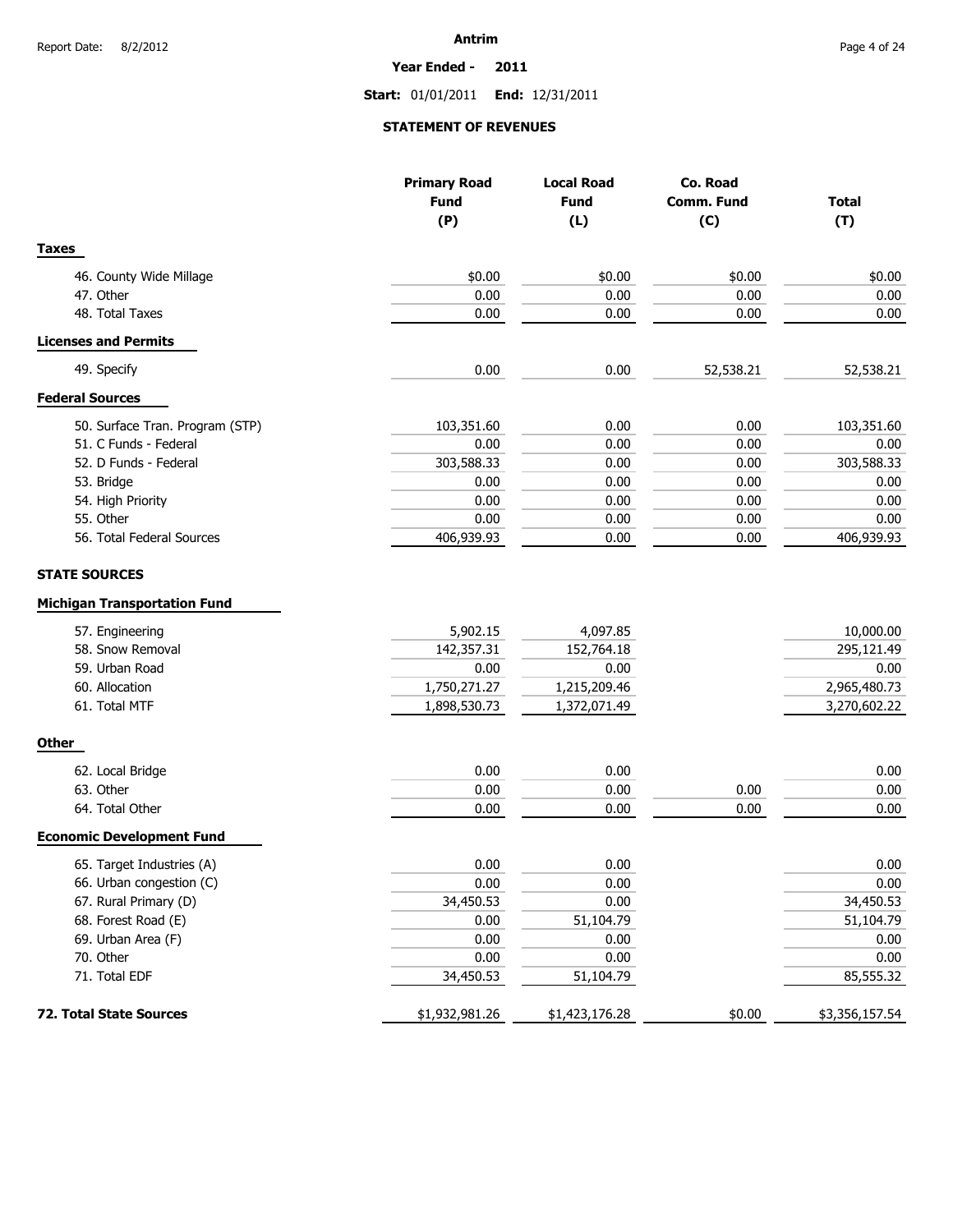**Year Ended - 2011**

# **Start:** 01/01/2011 **End:** 12/31/2011

# **STATEMENT OF REVENUES**

|                                        | <b>Primary Road</b><br><b>Fund</b><br>(P) | <b>Local Road</b><br><b>Fund</b><br>(L) | Co. Road<br>Comm. Fund<br>(C) | <b>Total</b><br>(T) |
|----------------------------------------|-------------------------------------------|-----------------------------------------|-------------------------------|---------------------|
| <b>Contributions From Local Units</b>  |                                           |                                         |                               |                     |
| 73. City and Village                   | \$0.00                                    | \$0.00                                  | \$0.00                        | \$0.00              |
| 74. Township Contr.                    | 22,172.55                                 | 1,000,845.95                            | 0.00                          | 1,023,018.50        |
| 75. Other                              | 0.00                                      | 0.00                                    | 27,307.62                     | 27,307.62           |
| 76. Total Contributions                | 22,172.55                                 | 1,000,845.95                            | 27,307.62                     | 1,050,326.12        |
| <b>Charges for Service</b>             |                                           |                                         |                               |                     |
| 77. Trunkline Maintenance              | 0.00                                      |                                         | 560,924.72                    | 560,924.72          |
| 78. Trunkline Non-maintenance          | 0.00                                      |                                         | 99,619.00                     | 99,619.00           |
| 79. Salvage Sales                      | 0.00                                      | 0.00                                    | 3,017.06                      | 3,017.06            |
| 80. Other                              | 0.00                                      | 0.00                                    | 0.00                          | 0.00                |
| 81. Total Charges                      | 0.00                                      | 0.00                                    | 663,560.78                    | 663,560.78          |
| <b>Interest and Rents</b>              |                                           |                                         |                               |                     |
| 82. Interest Earned                    | 1,866.71                                  | 3,702.43                                | 2,176.53                      | 7,745.67            |
| 83. Property Rentals                   | 0.00                                      | 0.00                                    | 0.00                          | 0.00                |
| 84. Total Interest/Rents               | 1,866.71                                  | 3,702.43                                | 2,176.53                      | 7,745.67            |
| <b>Other</b>                           |                                           |                                         |                               |                     |
| 85. Special Assessments                | 0.00                                      | 0.00                                    | 0.00                          | 0.00                |
| 86. Land and Bldg. Sales               | 0.00                                      | 0.00                                    | 0.00                          | 0.00                |
| 87. Sundry Refunds                     | 0.00                                      | 0.00                                    | 0.00                          | 0.00                |
| 88. Gain (Loss) Equip. Disp.           | 0.00                                      | 0.00                                    | 0.00                          | 0.00                |
| 89. Contributions from Private Sources | 0.00                                      | 0.00                                    | 0.00                          | 0.00                |
| 90. Other                              | 0.00                                      | 0.00                                    | 100.00                        | 100.00              |
| 91. Total Other                        | 0.00                                      | 0.00                                    | 100.00                        | 100.00              |
| <b>Other Financing Sources</b>         |                                           |                                         |                               |                     |
| 92. County Appropriation               | 0.00                                      | 0.00                                    | 0.00                          | 0.00                |
| 93. Bond Proceeds                      | 0.00                                      | 0.00                                    | 0.00                          | 0.00                |
| 94. Note Proceeds                      | 0.00                                      | 0.00                                    | 0.00                          | $0.00\,$            |
| 95. Inst. Purch./Leases                | 0.00                                      | 0.00                                    | 0.00                          | 0.00                |
| 96. Total Other Fin. Sources           | 0.00                                      | 0.00                                    | 0.00                          | 0.00                |
| 97. TOTAL REVENUE AND OTHER            |                                           |                                         |                               |                     |
| <b>FINANCING SOURCES</b>               | \$2,363,960.45                            | \$2,427,724.66                          | \$745,683.14                  | \$5,537,368.25      |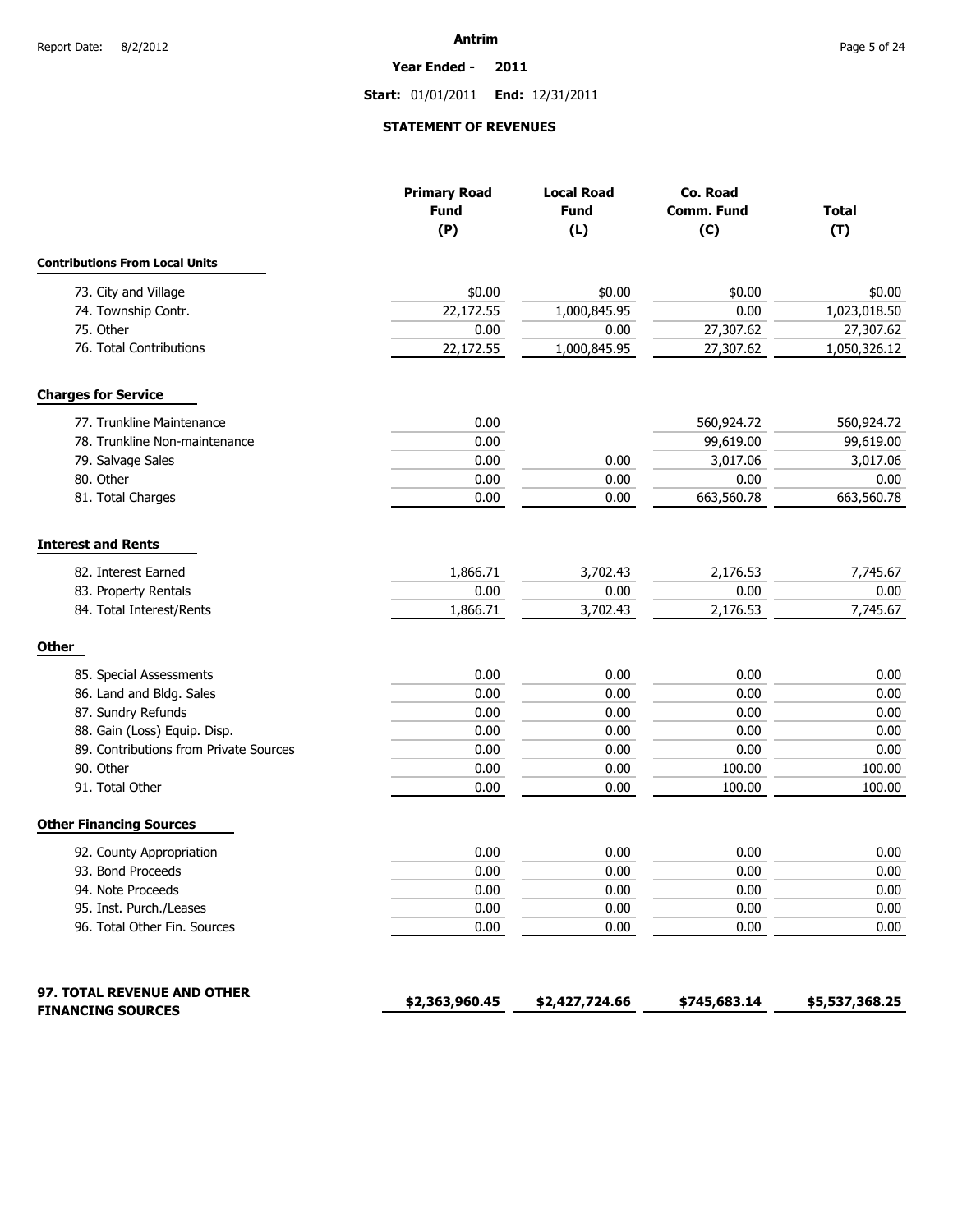#### **Year Ended - 2011**

**Start:** 01/01/2011 **End:** 12/31/2011

# **STATEMENT OF EXPENDITURES**

|                                                            | <b>Primary Road</b><br><b>Fund</b> | <b>Local Road</b><br><b>Fund</b> | Co. Road<br>Comm. Fund | <b>Total</b> |
|------------------------------------------------------------|------------------------------------|----------------------------------|------------------------|--------------|
|                                                            | (P)                                | (L)                              | (C)                    | (T)          |
| <b>Construction/Capacity Improvement</b>                   |                                    |                                  |                        |              |
| 98. Roads                                                  | \$0.00                             | \$0.00                           |                        | \$0.00       |
| 99. Structures                                             | 0.00                               | 0.00                             |                        | 0.00         |
| 100. Roadside Parks                                        | 0.00                               | 0.00                             |                        | 0.00         |
| 101. Special Assessments                                   | 0.00                               | 0.00                             |                        | 0.00         |
| 102. Other                                                 | 0.00                               | 0.00                             |                        | 0.00         |
| 103. Total Construction/Cap. Imp.                          | 0.00                               | 0.00                             |                        | 0.00         |
| <b>Preservation - Structural Improvements</b>              |                                    |                                  |                        |              |
| 104. Roads                                                 | 0.00                               | 543,682.55                       |                        | 543,682.55   |
| 105. Structures                                            | 0.00                               | 0.00                             |                        | 0.00         |
| 106. Safety Projects                                       | 379,182.43                         | 0.00                             |                        | 379,182.43   |
| 107. Roadside Parks                                        | 0.00                               | 0.00                             |                        | 0.00         |
| 108. Special Assessments                                   | 0.00                               | 0.00                             |                        | 0.00         |
| 109. Other                                                 | 0.00                               | 0.00                             |                        | 0.00         |
| 110. Total Preservation - Struct. Imp.                     | 379,182.43                         | 543,682.55                       |                        | 922,864.98   |
| <b>Maintenence</b>                                         |                                    |                                  |                        |              |
| 111. Roads                                                 | 682,239.23                         | 1,527,271.78                     |                        | 2,209,511.01 |
| 112. Structures                                            | 3,100.04                           | 0.00                             |                        | 3,100.04     |
| 113. Roadside Parks                                        | 0.00                               | 0.00                             |                        | 0.00         |
| 114. Winter Maintenance                                    | 439,663.09                         | 471,804.18                       |                        | 911,467.27   |
| 115. Traffic Control                                       | 31,444.36                          | 34,528.43                        |                        | 65,972.79    |
| 116. Total Maintenance                                     | 1,156,446.72                       | 2,033,604.39                     |                        | 3,190,051.11 |
| 117. Total Construction., Preservation And<br>Maintenance. | 1,535,629.15                       | 2,577,286.94                     |                        | 4,112,916.09 |
|                                                            |                                    |                                  |                        |              |
| Other                                                      |                                    |                                  |                        |              |
| 118. Trunkline Maintenance                                 | 0.00                               |                                  | 560,924.72             | 560,924.72   |
|                                                            |                                    |                                  |                        |              |

| 119. Trunkline Non-maintenance | 0.00           |                | 94,972.85    | 94,972.85      |
|--------------------------------|----------------|----------------|--------------|----------------|
| 120. Administrative Expense    | 144,267.29     | 242,127.59     |              | 386,394.88     |
| 121. Equipment - Net           | 84,852.71      | 178,543.81     | 67,355.10    | 330,751.62     |
| 122. Capital Outlay - Net      | 0.00           | 0.00           | 28,666.50    | 28,666.50      |
| 123. Debt Principal Payment    | 0.00           | 0.00           | 0.00         | 0.00           |
| 124. Interest Expense          | 0.00           | 0.00           | 0.00         | 0.00           |
| 125. Drain Assessment          | 0.00           | 0.00           | 0.00         | 0.00           |
| 126. Other                     | 0.00           | 0.00           | 0.00         | 0.00           |
| 127. Total Other               | 229,120.00     | 420,671.40     | 751,919.17   | 1,401,710.57   |
| 128. Total Expenditures        | \$1,764,749.15 | \$2,997,958.34 | \$751,919.17 | \$5,514,626.66 |
|                                |                |                |              |                |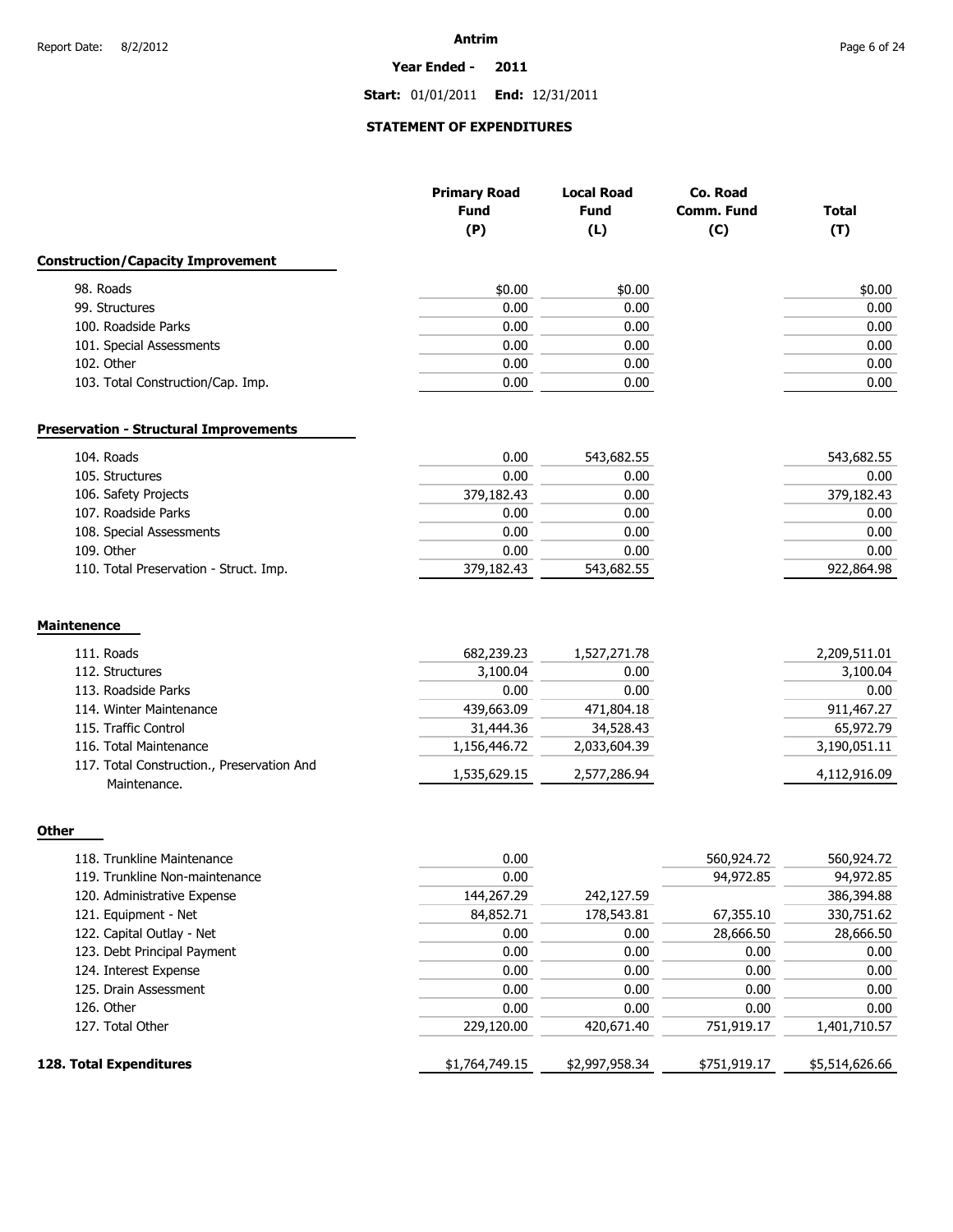#### **Year Ended - 2011**

**Start:** 01/01/2011 **End:** 12/31/2011

# **STATEMENT OF CHANGES IN FUND BALANCES**

|                                                           | <b>Primary Road</b><br><b>Fund</b><br>(P) | <b>Local Road</b><br><b>Fund</b><br>(L) | Co. Road<br><b>Comm. Fund</b><br>(C) | <b>Total</b><br>(T) |
|-----------------------------------------------------------|-------------------------------------------|-----------------------------------------|--------------------------------------|---------------------|
|                                                           |                                           |                                         |                                      |                     |
| 129. Total Revenues And Other                             |                                           |                                         |                                      |                     |
| <b>Financing Sources</b>                                  | \$2,363,960.45                            | \$2,427,724.66                          | \$745,683.14                         | \$5,537,368.25      |
| 130. Total Expenditures                                   | 1,764,749.15                              | 2,997,958.34                            | 751,919.17                           | 5,514,626.66        |
| 131. Excess of Revenues Over<br>(Under) Expenditures      | 599,211.30                                | (570, 233.68)                           | (6, 236.03)                          | 22,741.59           |
| 132. Optional Transfers                                   |                                           |                                         |                                      |                     |
| 132 a. Primary to Local (50%)                             | 0.00                                      | 0.00                                    |                                      | 0.00                |
| 132 b. Local to Primary (15%)                             | 0.00                                      | 0.00                                    |                                      | 0.00                |
| 133. Emergency Transfers<br>(Local to Primary)            | 0.00                                      | 0.00                                    |                                      | 0.00                |
| 134. Total Optional Transfers                             | 0.00                                      | 0.00                                    |                                      | 0.00                |
| 135. Excess of Revenues and<br>Other Sources Over (Under) |                                           |                                         |                                      |                     |
| Expenditures and Other Uses                               | 599,211.30                                | (570, 233.68)                           | (6, 236.03)                          | 22,741.59           |
| 136. Beginning Fund                                       | 509,843.29                                | 1,012,910.20                            | 596,202.78                           | 2,118,956.27        |
| 137. Adjustment                                           | 0.00                                      | 0.00                                    | 0.00                                 | 0.00                |
| 138. Beginning Fund                                       |                                           |                                         |                                      |                     |
| <b>Balance Restated</b>                                   | 509,843.29                                | 1,012,910.20                            | 596,202.78                           | 2,118,956.27        |
| 139. Interfund Transfer(County                            |                                           |                                         |                                      |                     |
| to Primary and/or Local)                                  | 0.00                                      | 0.00                                    | 0.00                                 | 0.00                |
| 140. Ending Fund Balance                                  | \$1,109,054.59                            | \$442,676.52                            | \$589,966.75                         | \$2,141,697.86      |
|                                                           |                                           |                                         |                                      |                     |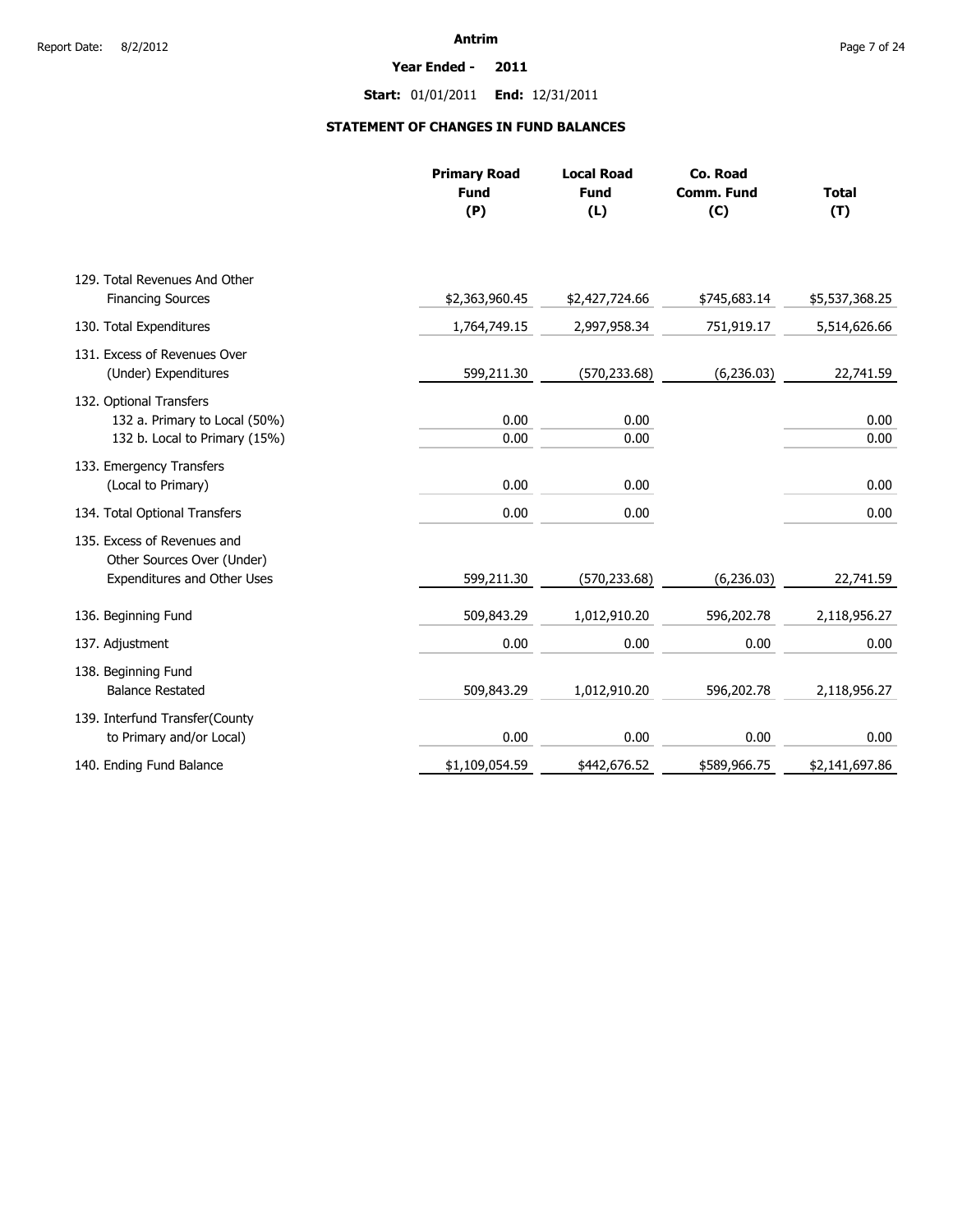**Year Ended - 2011**

**Start:** 01/01/2011 **End:** 12/31/2011

# **EQUIPMENT EXPENSE**

### Direct Equipment Expense

| 141. Labor and Fringe Benefits  |                   | \$188,036.48 |            |
|---------------------------------|-------------------|--------------|------------|
| 142. Depreciation               |                   | 210,796.43   |            |
| 143. Other                      |                   | 238,433.85   |            |
|                                 | 144. Total Direct |              | 637,266.76 |
| 145. Indirect Equipment Expense |                   |              | 469,713.91 |
| Operating Equipment Expense     |                   |              |            |
| 146. Labor and Fringe Benefits  |                   | 0.00         |            |
| 147. Operating Expenses         |                   | 300,519.26   |            |
|                                 |                   |              |            |

**148. Total Operating**

\$300,519.26

**149. TOTAL EQUIPMENT EXPENSE**

\$1,407,499.93

# **Equipment Rental Credits:**

|                                            | <b>Primary</b> | Local      | County     | <b>Total</b> |
|--------------------------------------------|----------------|------------|------------|--------------|
| 150. Construction/Capacity Improvement     | 0.00           | 0.00       |            | 0.00         |
| 151. Preservation - Structural Improvement | 0.00           | 41,304.65  |            | 41,304.65    |
| 152. Maintenance                           | 276,234.51     | 539,937.39 |            | 816,171.90   |
| 153. Inventory Operations                  | 0.00           | 0.00       | 16,279.35  | 16,279.35    |
| <b>154. MDOT</b>                           | 0.00           |            | 184,055.80 | 184,055.80   |
| 155. Other Reimbursable Charges            | 0.00           | 0.00       | 3,707.69   | 3,707.69     |
| 156. All Other Charges                     | 0.00           | 0.00       | 15,228.92  | 15,228.92    |
| 157. Total Equipment Rental Credits        | 276,234.51     | 581,242.04 | 219,271.76 | 1,076,748.31 |
|                                            | (A)            | (B)        | (C)        | (D)          |
| 158. (Gain) or Loss on Usage of Equipment  |                |            |            | 330.751.62   |

# **PRORATION OF EQUIPMENT USAGE GAIN OR LOSS**

# (Net Equipment Expense)

| 159. Equipment Rental Credits         | \$276,234.51 | \$581,242.04 | \$219,271.76 | \$1,076,748.31 |
|---------------------------------------|--------------|--------------|--------------|----------------|
|                                       | (A)          | (B)          | (C)          | (D)            |
| 160. Percent of Total                 | 25.65 %      | 53.98 %      | 20.36 %      | 100.00 %       |
| 161. Prorated Total Equipment Expense | 361,087.22   | 759,785.85   | 286,626,86   | 1.407.499.93   |
| 162. Prorated Gain/Loss On Usage      | 84,852.71    | 178,543.81   | 67,355.10    | 330,751.62     |
| (Net Equipment Expense)               |              |              |              |                |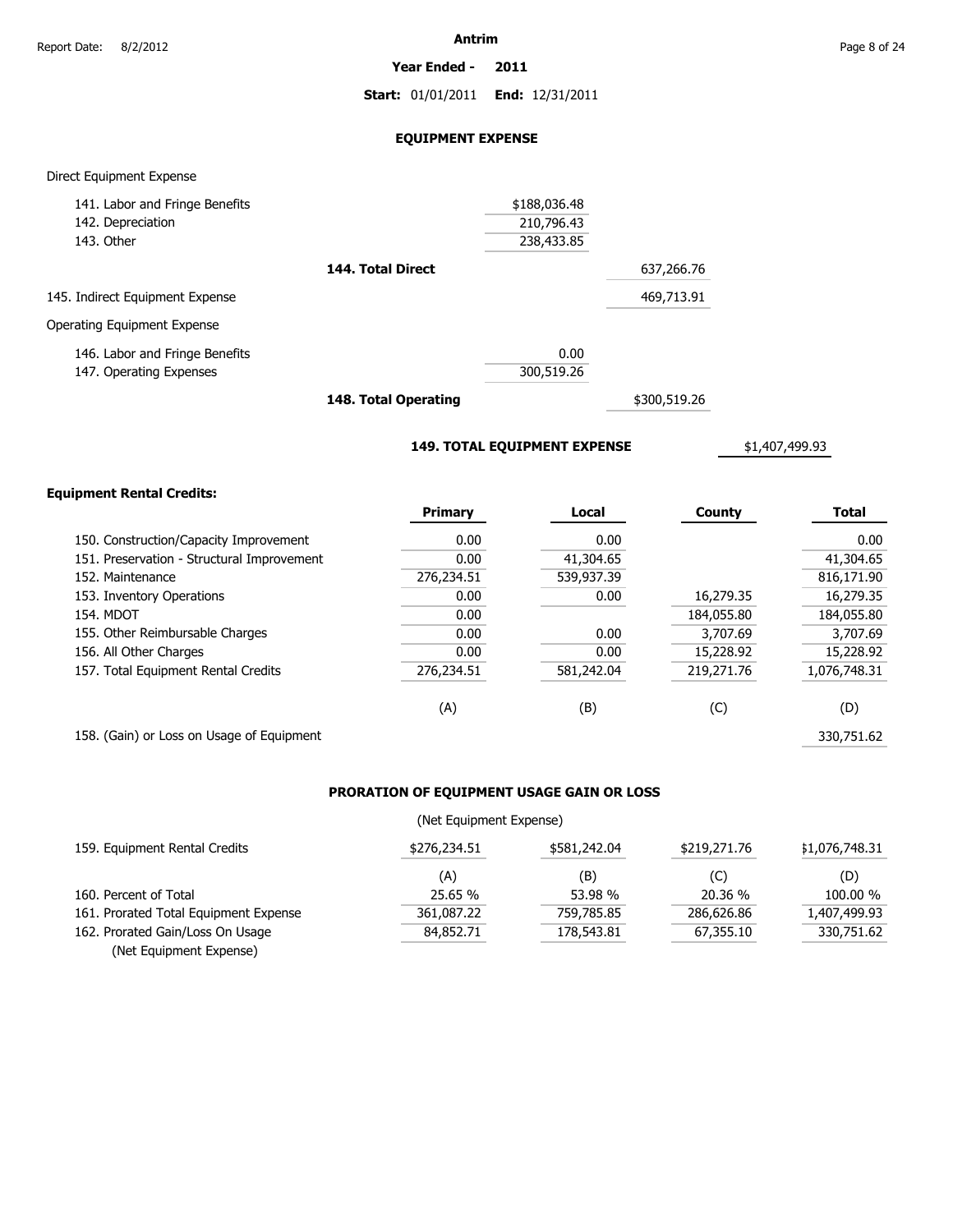# **Start:** 01/01/2011 **End:** 12/31/2011

**Year Ended - 2011**

# **DISTRIBUTIVE EXPENSE - FRINGE BENEFITS**

|                                         | <b>Total Labor</b><br><b>Charge</b> |                           | <b>Distributive</b><br>Calc. |
|-----------------------------------------|-------------------------------------|---------------------------|------------------------------|
|                                         |                                     |                           |                              |
| 163. Primary Construction/Cap. Imp.     | \$0.00                              |                           | \$0.00                       |
| 164. Primary Preservation - Struct Imp. | 6,813.74                            |                           | 11,730.69                    |
| 165. Primary Maintenance                | 180,097.88                          |                           | 310,151.67                   |
| 166. Local Construction/Cap. Imp.       | 0.00                                |                           | 0.00                         |
| 167. Local Preservation - Struct. Imp.  | 18,453.74                           |                           | 31,770.39                    |
| 168. Local Maintenance                  | 290,968.88                          |                           | 500,847.74                   |
| 169. Inventory                          | 4,994.70                            |                           | 0.00                         |
| 170. Equipment Expense - Direct         | 69,089.85                           |                           | 118,946.63                   |
| 171. Equipment Expense - Indirect       | 66,343.77                           |                           | 114,218.96                   |
| 172. Equipment Expense - Operating      | 0.00                                |                           | 0.00                         |
| 173. Administration                     | 176,644.00                          |                           | 206,042.62                   |
| 174. State Trunkline Maintenance        | 137,994.57                          |                           |                              |
| 175. Sundry Account Rec.                | 2,472.35                            |                           |                              |
| 176. Capital Outlay                     | 0.00                                |                           | 0.00                         |
| 177. Other                              | 553,225.58                          |                           | 122,161.81                   |
| 178. Total Payroll                      | \$1,507,099.06                      |                           |                              |
| 179. Less Applicable Payroll            | (627, 729.81)                       |                           |                              |
| 180. Total Applicable Labor Cost        | \$879,369.25                        | <b>Total Distributive</b> | \$1,415,870.51               |

|                                 | 709-714<br><b>Vacation</b><br><b>Holidav</b><br><b>Sick Leave</b><br>Longevity | 719<br><b>Workers</b><br>Comp.<br><b>Insurance</b> | $715 - 718$<br>Soc. Sec.<br><b>Retirement</b> | 716<br>Health<br><b>Insurance</b> | 717<br>Life and<br><b>Disability</b><br><b>Insurance</b> | 720 - 725<br><b>Other</b> | <b>Distributive</b><br><b>Total Calc.</b> |
|---------------------------------|--------------------------------------------------------------------------------|----------------------------------------------------|-----------------------------------------------|-----------------------------------|----------------------------------------------------------|---------------------------|-------------------------------------------|
| 181. Total Fringe Benefits      | \$412,459.11                                                                   | \$20,802.36                                        | \$610,759.12                                  | \$512,805.97                      | \$12,689.33                                              | \$0.00                    | \$1,569,515.89                            |
| 182. Less: Benefits Recovered   | (22, 309.30)                                                                   | (2,335.41)                                         | (69, 340.13)                                  | (58, 216.21)                      | (1,444.27)                                               | 0.00                      | (153, 645.32)                             |
| 183. Less: Refunds              | 0.00                                                                           | 0.00                                               | 0.00                                          | 0.00                              | 0.00                                                     | 0.00                      | 0.00                                      |
| 184. Benefits to be Distributed | 390,149.81                                                                     | 18,466.95                                          | 541,418.99                                    | 454,589.76                        | 11,245.06                                                | 0.00                      | 1,415,870.57                              |
| 185. Applicable Labor Cost      | 879,369.25                                                                     | 879,369.25                                         | 879,369.25                                    | 879,369.25                        | 879,369.25                                               | 879,369.25                |                                           |
| 186. Factor                     | 0.443670                                                                       | 0.021000                                           | 0.615690                                      | 0.516950                          | 0.012788                                                 | 0.000000                  | 1.610098                                  |
|                                 |                                                                                |                                                    |                                               |                                   |                                                          |                           |                                           |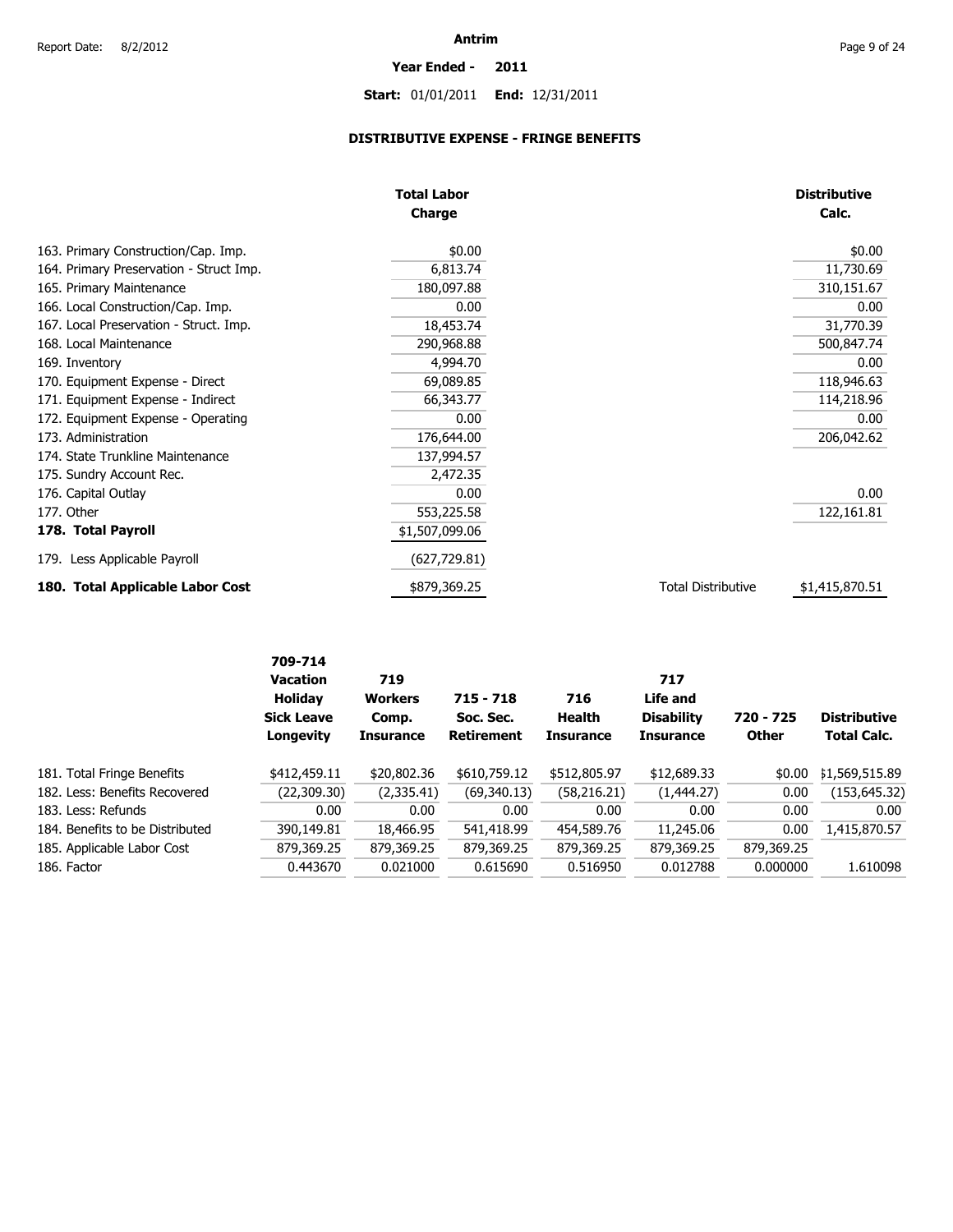# **Start:** 01/01/2011 **End:** 12/31/2011

**Year Ended - 2011**

# **DISTRIBUTIVE EXPENSE - OVERHEAD**

**Account No. 705 - 957** 

|                                         | Cost of<br><b>Operations</b> | <b>Distributed</b><br><b>Total</b> |
|-----------------------------------------|------------------------------|------------------------------------|
| 187. Primary Construction/Cap. Imp.     | \$0.00                       | \$0.00                             |
| 188. Primary Preservation - Struct Imp. | 361,263.75                   | 17,918.68                          |
| 189. Primary Maintenance                | 1,101,710.78                 | 54,644.94                          |
| 190. Local Construction/Cap. Imp.       | 0.00                         | 0.00                               |
| 191. Local Preservation - Struct. Imp.  | 517,990.19                   | 25,692.36                          |
| 192. Local Maintenance                  | 1,937,590.70                 | 96,104.69                          |
| 193. Other                              | 0.00                         | 0.00                               |
| 194. TOTAL                              | \$3,918,555.42               | \$194,360.67                       |

|                                | 790               | 791              |              | 716              |              |              |
|--------------------------------|-------------------|------------------|--------------|------------------|--------------|--------------|
|                                | <b>Small</b>      | <b>Inventory</b> | 882          | Health           |              |              |
|                                | <b>Road Tools</b> | Adjustment       | Liabilitv    | <b>Insurance</b> | <b>Other</b> | <b>Total</b> |
| 195. Expenses Distributed      | 2.678.84          | 0.00             | (6, 547.00)  | 193,677,86       | 4,550.97     | \$194,360.67 |
| 196. Applicable Operation Cost | 3,918,555.42      | 3,918,555.42     | 3,918,555.42 | 3,918,555.42     | 3,918,555.42 |              |
| 197. Factor                    | 0.000684          | 0.000000         | (0.001671)   | 0.049426         | 0.001161     | \$0.049600   |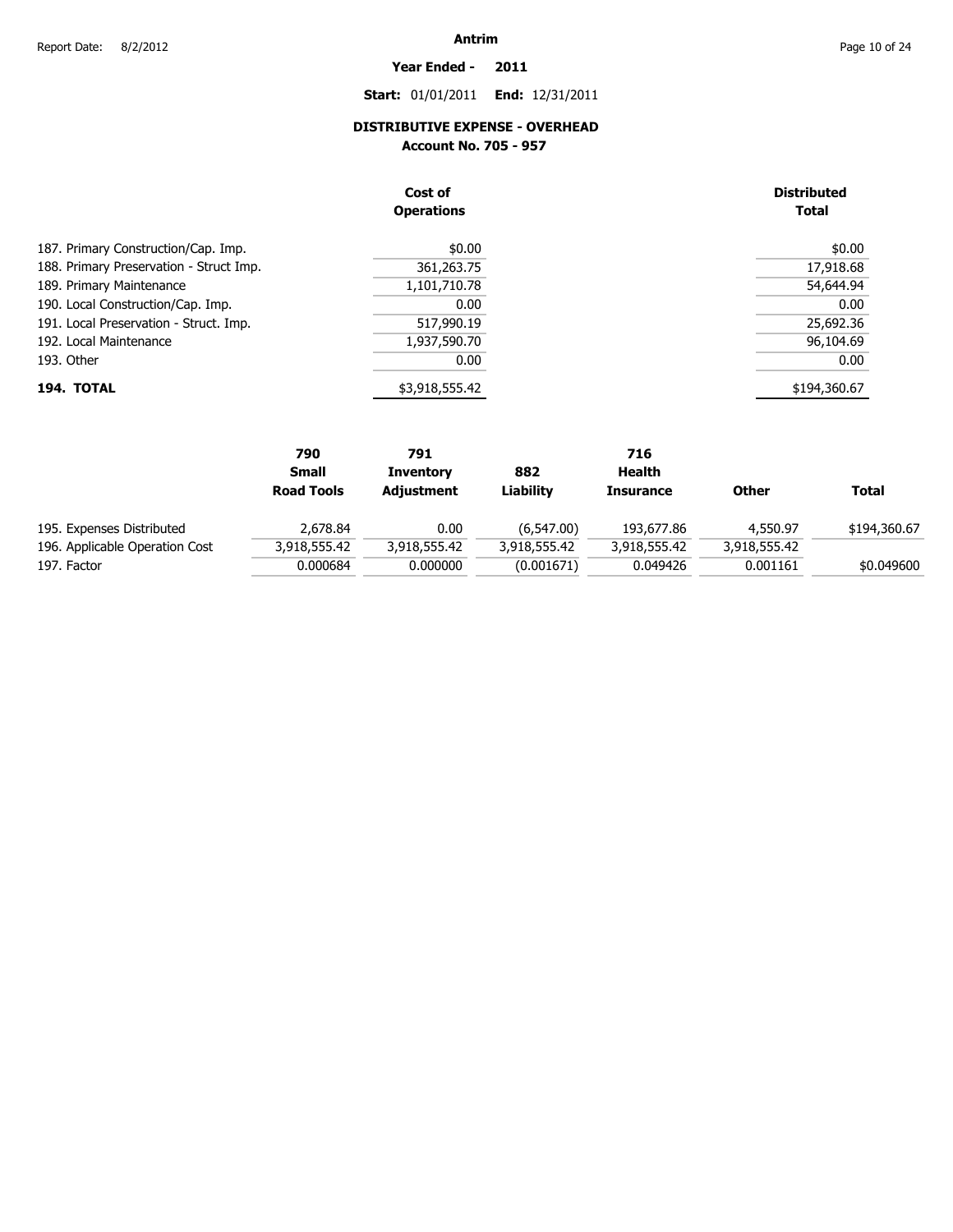#### **Year Ended - 2011**

# **Start:** 01/01/2011 **End:** 12/31/2011

# **ANALYSIS OF CONSTRUCTION AND MAINTENANCE**

Optional for noncontract counties

|                            |                | <b>Performed by County</b> |                | <b>Performed by Contractor</b> |                | <b>Totals</b>  |  |
|----------------------------|----------------|----------------------------|----------------|--------------------------------|----------------|----------------|--|
|                            | <b>Primary</b> | Local                      | <b>Primary</b> | Local                          | <b>Primary</b> | Local          |  |
| 198. Constr/Cap. Imp.      | \$0.00         | \$0.00                     | \$0.00         | \$0.00                         | \$0.00         | \$0.00         |  |
| 199. Preser - Struct. Imp. | 110,044.63     | 151,759.63                 | 269,137.80     | 391,922.92                     | 379,182.43     | 543,682.55     |  |
| 200. Special Assessment    | 0.00           | 0.00                       | 0.00           | 0.00                           | 0.00           | 0.00           |  |
| 201. Maintenance           | 984,194.06     | 1,521,770.37               | 172,252.66     | 511,834.02                     | 1,156,446.72   | 2,033,604.39   |  |
| 202. Total                 | \$1,094,238.69 | \$1,673,530.00             | \$441,390.46   | \$903,756.94                   | \$1,535,629.15 | \$2,577,286.94 |  |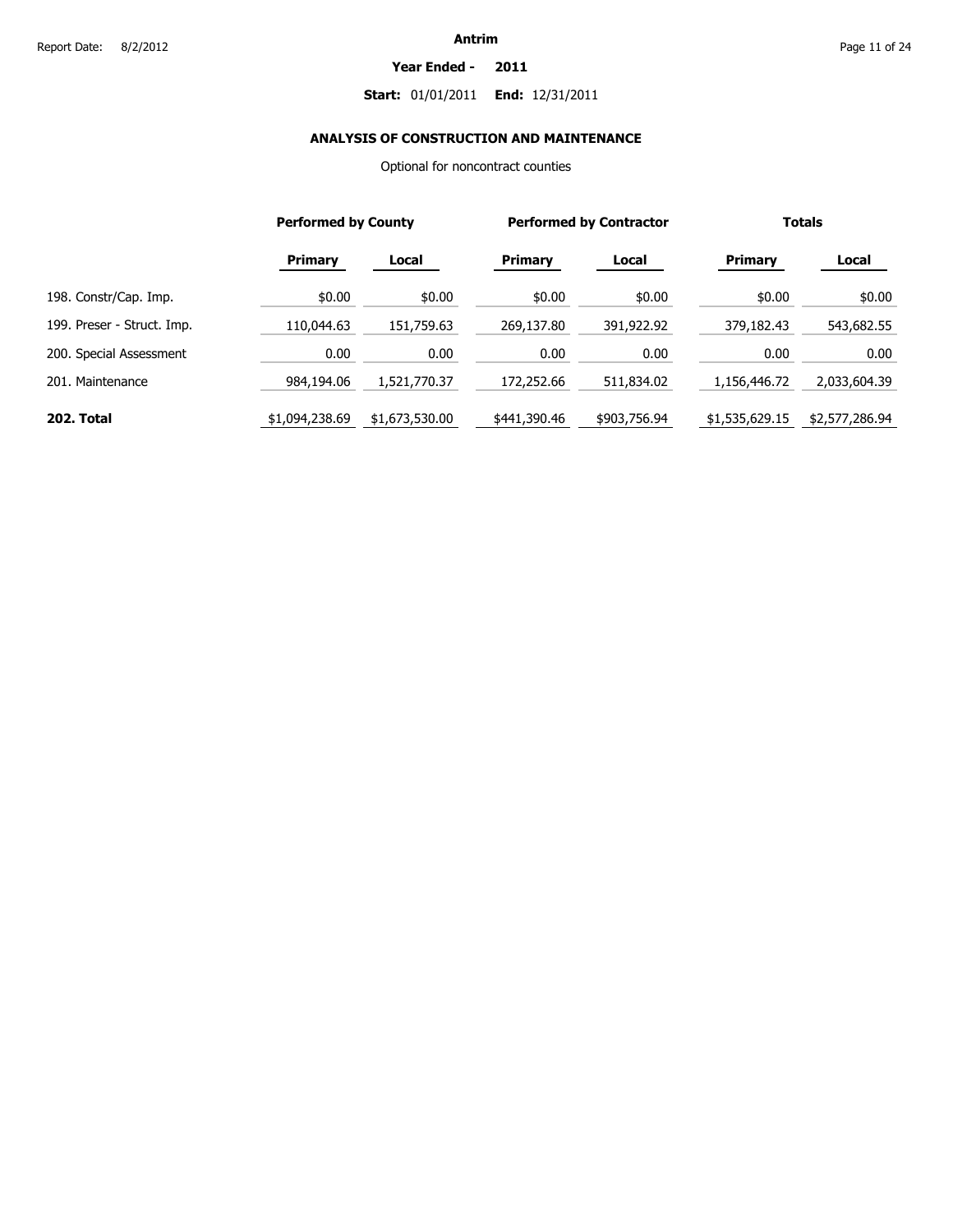#### **Year Ended - 2011**

**Start:** 01/01/2011 **End:** 12/31/2011

# **ANALYSIS OF ACCOUNTS RECEIVABLE**

Optional for noncontract counties

|                                    | <b>Trunkline</b>   | <b>MDOT</b>  |
|------------------------------------|--------------------|--------------|
|                                    | <b>Maintenance</b> | <b>Other</b> |
| 203. Labor                         | \$137,994.57       | \$12,577.13  |
| 204. Fringe Benefits               | 131,880.46         | 12,391.45    |
| 205. Equipment Rental              | 173,076.04         | 10,979.76    |
| 206. Materials                     | 57,307.54          | 55,670.29    |
| 207. Handling Charges              | 0.00               | 0.00         |
| 208. Overhead                      | 60,666.11          | 3,354.22     |
| 209. Other                         | 0.00               | 0.00         |
| 210. Total Charges for Current Yea | \$560,924.72       | \$94,972.85  |
| 211. Beginning Balance             | 98,852.84          | 333.38       |
| 212. Sub-Total                     | 659,777.56         | 95,306.23    |
| 213. Less Credits                  | (610,734.97)       | (37,620.05)  |
| 214. Ending Balance                | \$49,042.59        | \$57,686.18  |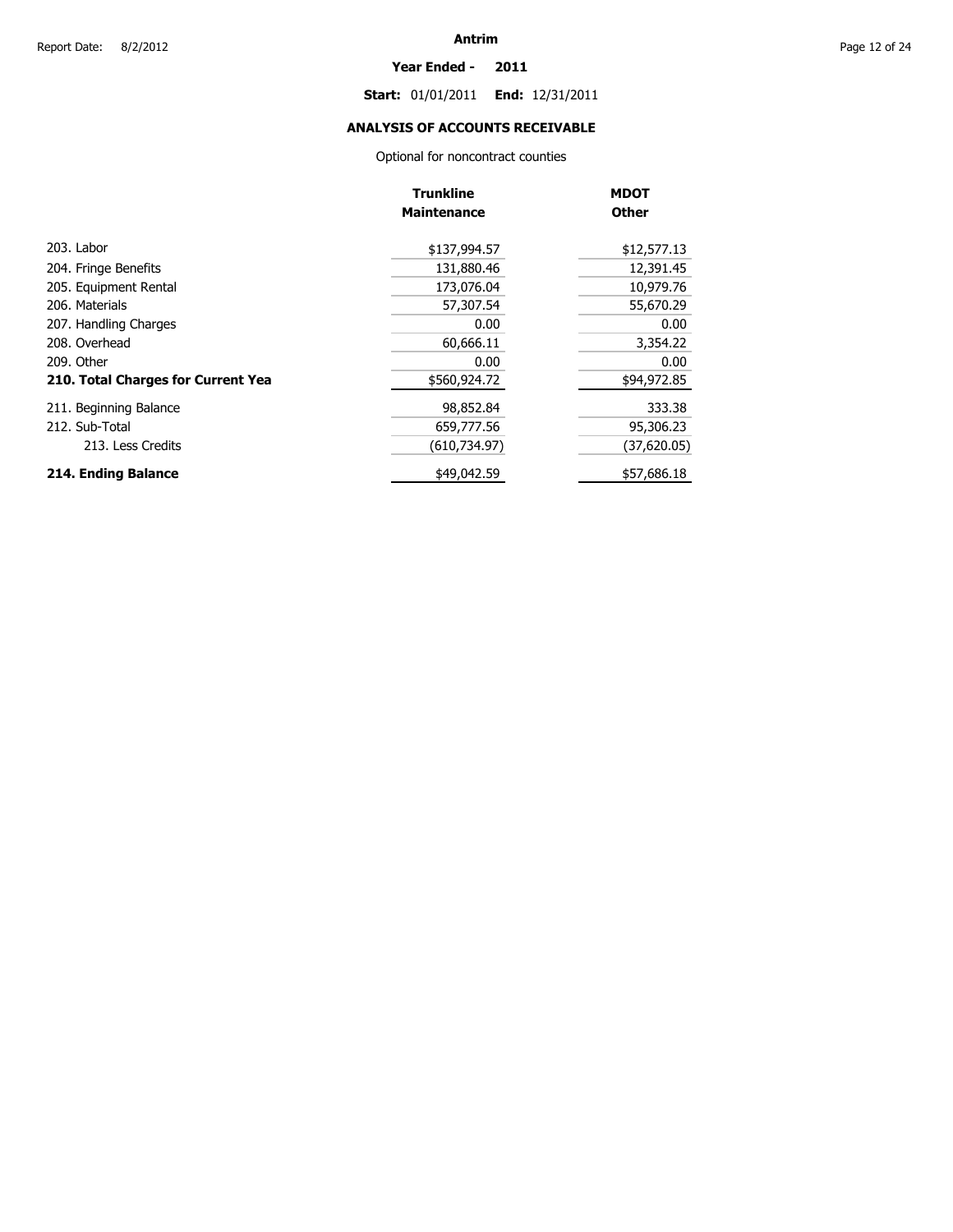#### **Year Ended - 2011**

**Start:** 01/01/2011 **End:** 12/31/2011

# **SCHEDULE OF CAPITAL OUTLAY**

| 215. Land and Improvements (971 - 974) | \$0.00       |
|----------------------------------------|--------------|
| 216. Buildings (975)                   | 0.00         |
| 217. Equipment Road (976, 981)         | 305,567.93   |
| 218. Equipment Shop (977)              | 3,002.36     |
| 219. Equipment Engineers (978)         | 0.00         |
| 220. Yard and Storage Equipment (979)  | 0.00         |
| 221. Equipment Office (980)            | 3,468.24     |
| 222. Depletable Assets (987)           | 0.00         |
| 223. Total Capital Outlay:             | \$312,038.53 |

|                                           | <b>Primary</b> | Local  | County        | <b>Total</b>  |
|-------------------------------------------|----------------|--------|---------------|---------------|
| 224. Total Capital Outlay:                | 0.00           | 0.00   | 312,038.53    | 312,038.53    |
| 225. Less: Equipment Retirements 689      | 0.00           | 0.00   | 0.00          | 0.00          |
| 226. Sub-total                            | 0.00           | 0.00   | 312,038.53    | 312,038.53    |
| 227. Less: Depreciation and Depletion 968 | 0.00           | 0.00   | (283, 372.03) | (283, 372.03) |
| 228. Net Capital Outlay Expenditure       | \$0.00         | \$0.00 | \$28,666.50   | \$28,666.50   |

# **DISTRIBUTION OF GAIN OR LOSS ON DISPOSAL OF ASSETS**

| <b>Primary</b> | Local  | <b>County</b> | Total        |
|----------------|--------|---------------|--------------|
|                |        |               |              |
| 0.00           | 0.00   | 2,277,719.65  | 2,277,719.65 |
| $0.00\%$       | 0.00 % | 100.00 %      | 100.00 %     |
| 0.00           | 0.00   | 0.00          | 0.00         |
|                |        |               |              |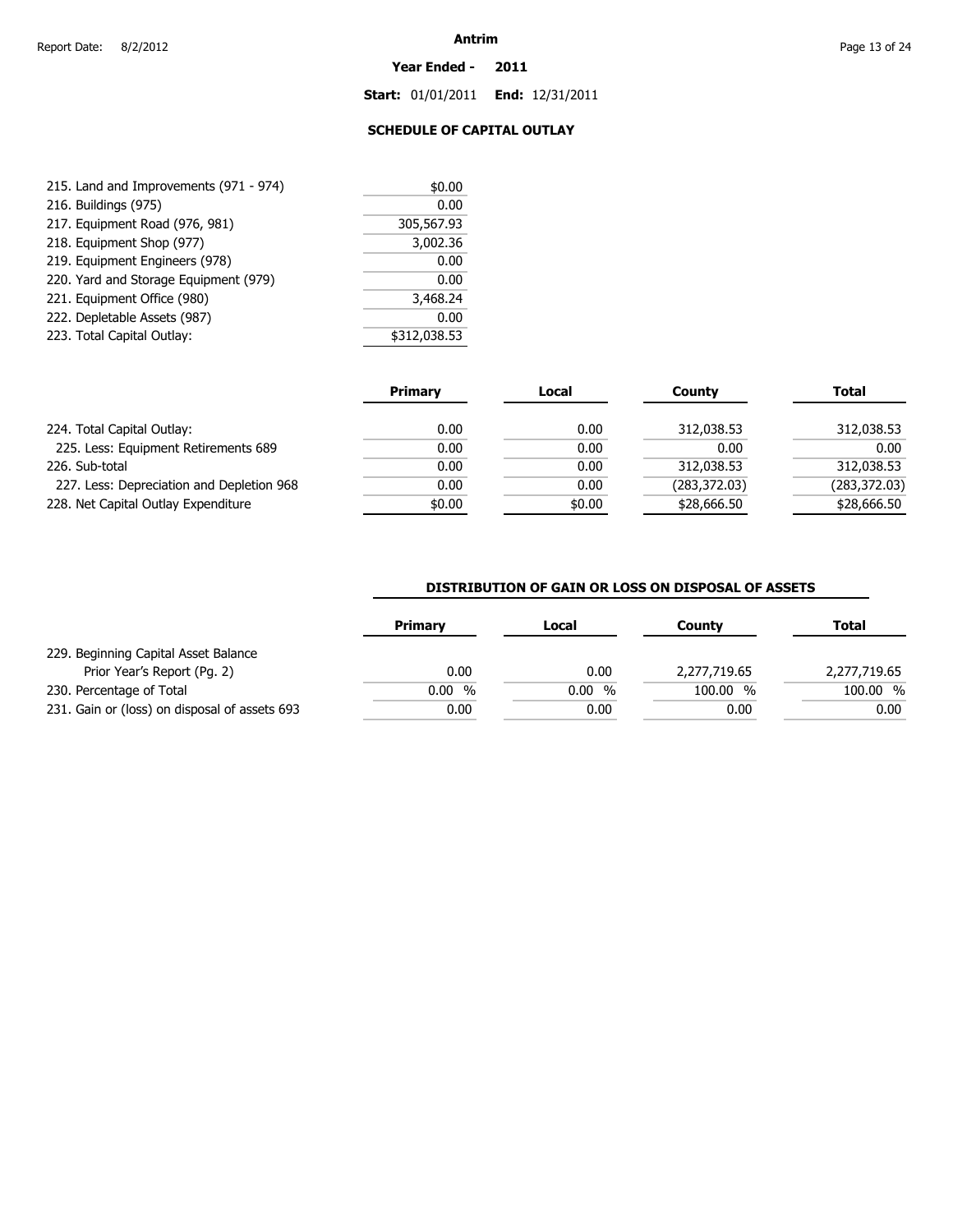#### **Year Ended - 2011**

**Start:** 01/01/2011 **End:** 12/31/2011

# **MAINTENANCE EXPENDITURES - 90% OF MTF RETURNS**

(For Compliance with Section 12(16) of Act 51)

|                                                           | <b>Primary</b>   | Local            |                |  |
|-----------------------------------------------------------|------------------|------------------|----------------|--|
|                                                           | <b>Road Fund</b> | <b>Road Fund</b> | <b>Total</b>   |  |
| 232. Michigan Transportation Fund (MTF) Returns           |                  |                  | \$3,270,602.22 |  |
| <b>DEDUCTIONS</b>                                         |                  |                  |                |  |
| 233. Administrative Expense (from Page 5<br>Expenditures) |                  |                  | 386,394.88     |  |
| 234. Total Capital Outlay (from Capital Outlay)           |                  |                  | 312,038.53     |  |
| 235. Debt Principal Payment (from Page 5<br>Expenditures) |                  |                  | 0.00           |  |
| 236. Interest Expense (from Page 5 Expenditures)          |                  |                  | 0.00           |  |
| 236 a. Total Deductions                                   |                  |                  | 698,433.41     |  |
| 236 b. Adjusted MTF Returns                               |                  |                  | 2,572,168.81   |  |
| 237. Preser - Struct Imp (from Page 5 Expenditures)       | \$379,182.43     | \$543,682.55     | 922,864.98     |  |
| 238. Routine Maintenance (from Page 5 Expenditures)       | 1,156,446.72     | 2,033,604.39     | 3,190,051.11   |  |
| 239. Less Federal Aid for Preser - Struct Imp             | 0.00             | 0.00             | 0.00           |  |
| 240. TOTAL RD EXPENSE (Excluding Fed Aid)                 | 1,535,629.15     | 2,577,286.94     | 4,112,916.09   |  |
| 241. 90% of Adjusted MTF Returns                          |                  |                  | 2,314,951.93   |  |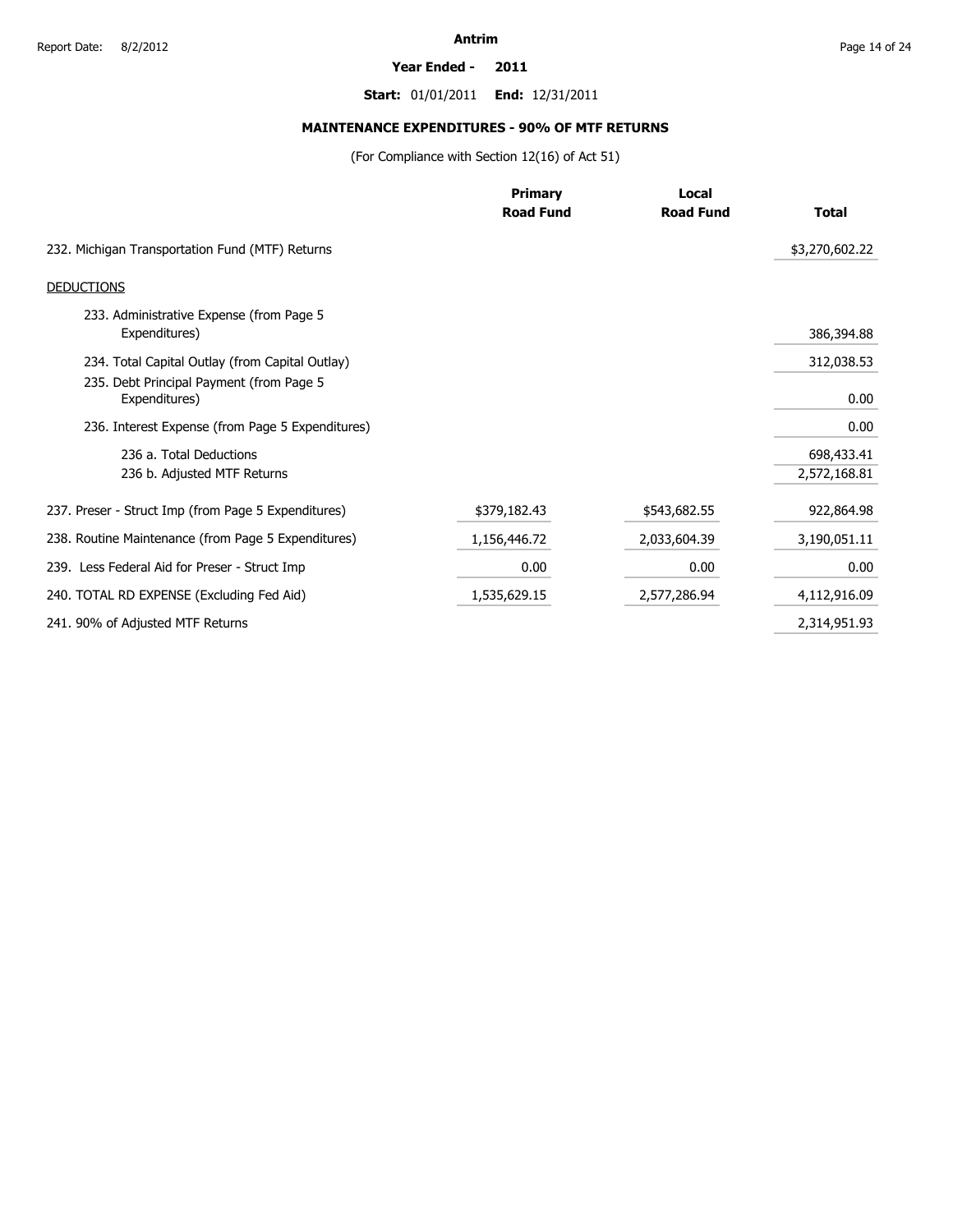**Year Ended - 2011**

# **Start:** 01/01/2011 **End:** 12/31/2011

# **TEN YEARS OF QUALIFIED EXPENDITURES FOR NON MOTORIZED IMPROVEMENTS**

(for Compliance with Section 10K of Act 51)

| <b>Fiscal Year</b> | 2002 | 2003       | 2004       | 2005 | 2006       |  |
|--------------------|------|------------|------------|------|------------|--|
| Expenditures (\$)  | 0.00 | 134,948.00 | 105,828.00 | 0.00 | 233,477.00 |  |
| <b>Fiscal Year</b> | 2007 | 2008       | 2009       | 2010 | 2011       |  |
| Expenditures (\$)  | 0.00 | 0.00       | 0.00       | 0.00 | 68,000.00  |  |

#### **242. TOTAL** \$542,253.00

Total must equal or exceed 1% of your Fiscal Year MTF returns multiplied by 10

327,060.22  $3,270,602.22 \times .10 =$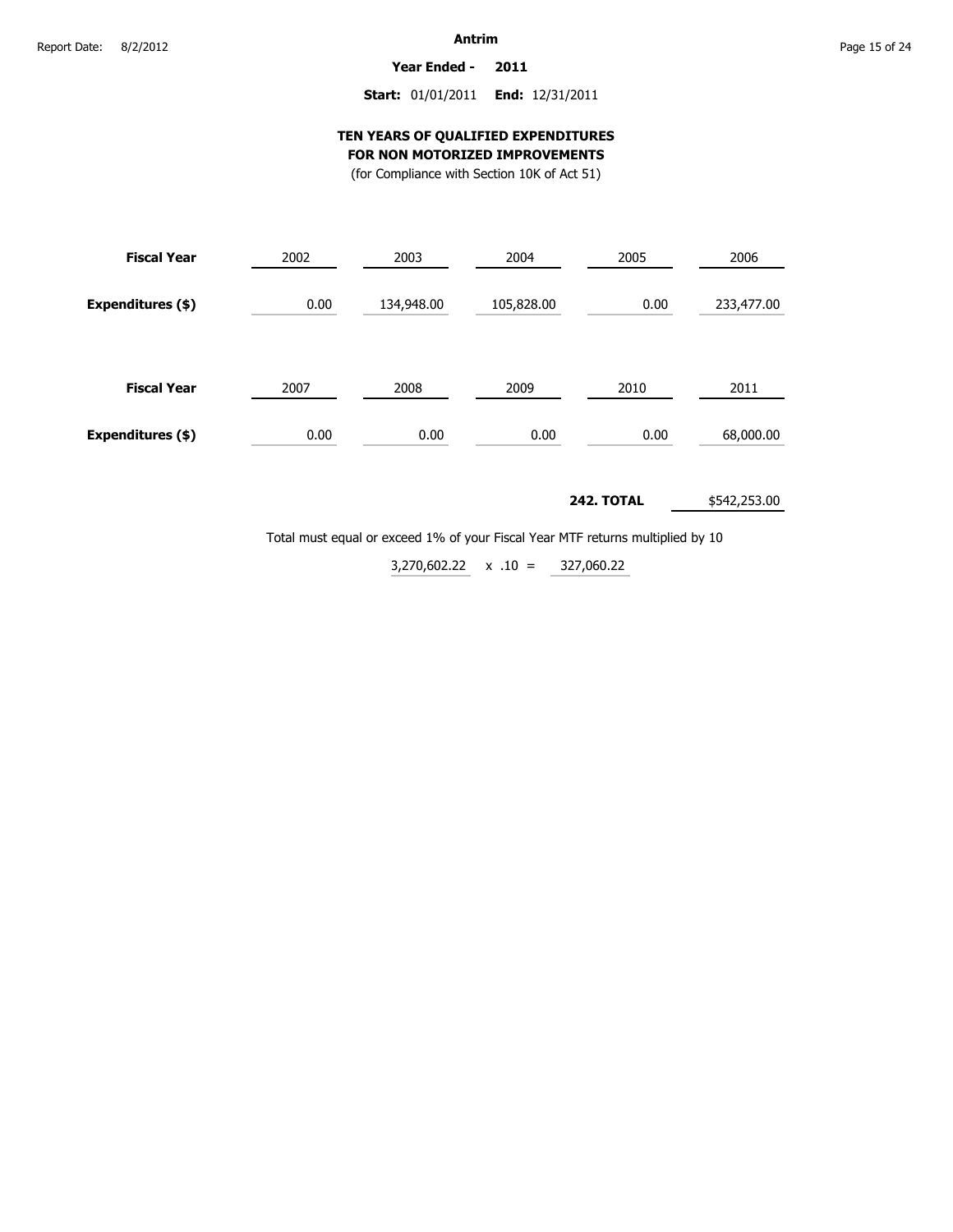#### **Year Ended - 2011**

**Start:** 01/01/2011 **End:** 12/31/2011

# **INDIRECT EQUIPMENT AND STORAGE EXPENSE Activity 511**

| <b>Account Number</b> | <b>Account Name</b>                           | <b>Amount Recorded</b> |
|-----------------------|-----------------------------------------------|------------------------|
| 707                   | Wages - Shop and Garage                       | \$66,343.77            |
| 712-724               | Fringe Benefits - Shop Employees              | 114,218.96             |
| 721                   | Drug Testing                                  | 3,605.86               |
| 728                   | Office Supplies - Shop                        | 0.00                   |
| 731                   | Janitor Supplies - Shop                       | 3,726.50               |
| 733                   | <b>Welding Supplies</b>                       | 3,501.99               |
| 734                   | Safety Supplies - Shop                        | 0.00                   |
| 736                   | <b>Tire Shop Supplies</b>                     | 0.00                   |
| 737                   | <b>Shop Supplies</b>                          | 23,414.05              |
| 791                   | Equipment Material/Parts Inventory Adjustment | 3,921.72               |
| 801                   | Contractual Services - Shop                   | 0.00                   |
| 805                   | <b>Health Services</b>                        | 0.00                   |
| 806                   | <b>Laundry Services</b>                       | 6,207.70               |
| 807                   | Data Processing - Shop                        | 0.00                   |
| 810                   | Education Expense - Shop                      | 0.00                   |
| 850-859               | Communications - Shop                         | 4,381.71               |
| 861                   | Travel and Mileage - Shop Employees           | 0.00                   |
| 862                   | Freight Costs                                 | 31.88                  |
| 875                   | Insurance - Shop Buildings                    | 53,438.40              |
| 876                   | Insurance - Boiler and Machine                | 0.00                   |
| 878                   | Insurance - Fleet                             | 15,920.00              |
| 883                   | Insurance - Underground Tank                  | 0.00                   |
| 921-923               | Utilities - Shop and Storage Buildings        | 53,281.38              |
| 931                   | <b>Buildings Repairs and Maintenance</b>      | 22,619.72              |
| 932                   | Yard and Storage Repairs and Maintenance      | 4,813.84               |
| 933                   | Shop Equipment Repairs and Maintenance        | 0.00                   |
| 934                   | Office Equipment Repairs and Maintenance      | 0.00                   |
| 941                   | Equipment Rental - Shop Pickup/Wrecker        | 0.00                   |
| 944-947               | Underground Storage Tank Expense              | 0.00                   |
| 956                   | Safety Expense - Shop                         | 5,297.60               |
| 968                   | Depreciation - Shop Building                  | 55,429.31              |
| 968                   | Depreciation - Storage Building               | 2,664.50               |
| 968                   | Depreciation - Shop Equipment                 | 6,638.58               |
| 968                   | Depreciation - Stockroom Expense              | 0.00                   |
| 707                   | Other:                                        | 20,256.44              |

**243. TOTAL** 

\$469,713.91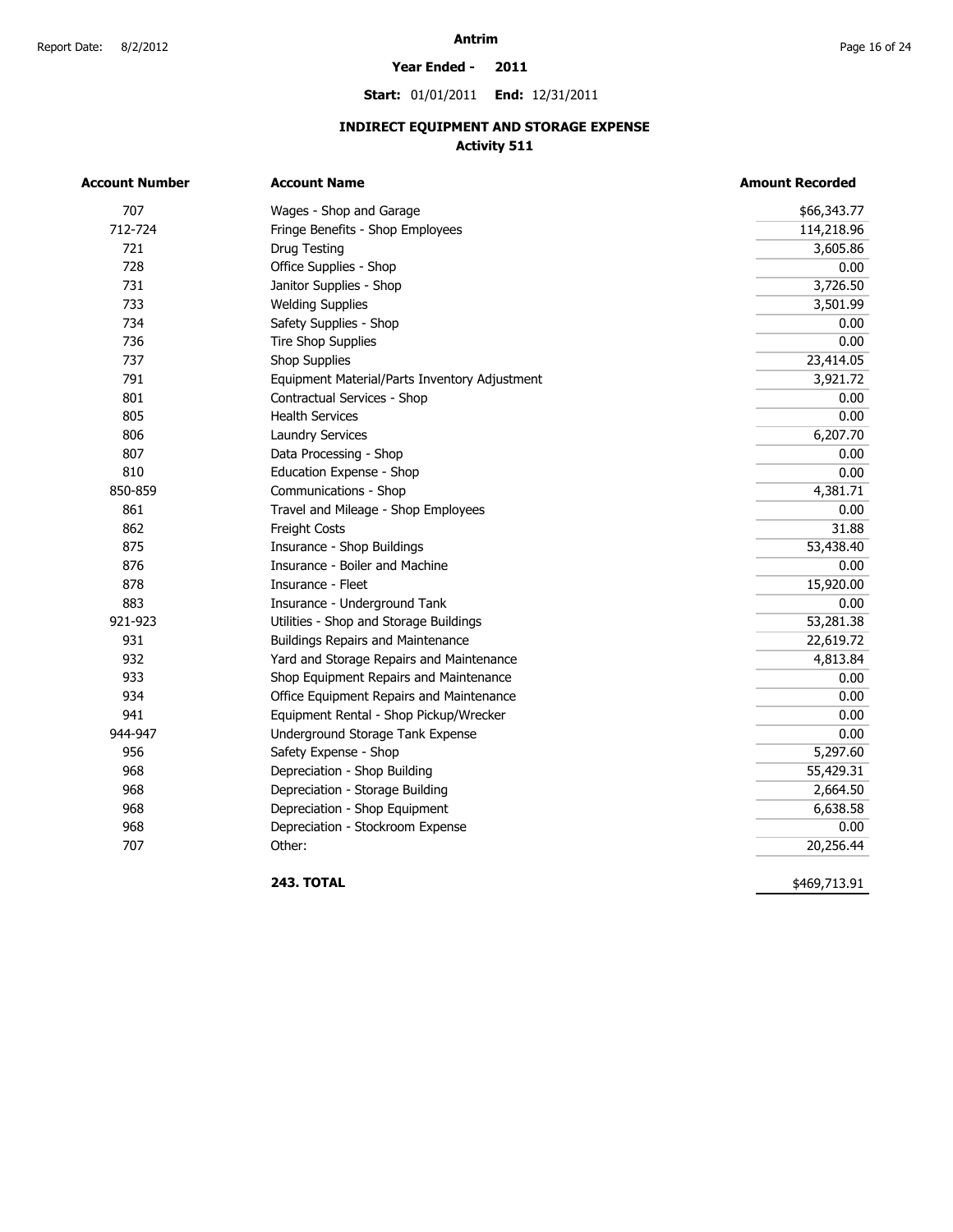#### **Year Ended - 2011**

**Start:** 01/01/2011 **End:** 12/31/2011

# **ADMINISTRATIVE EXPENSE SCHEDULE AND ALLOCATION**

(for Compliance with Section 14(4) of Act 51)

| <b>Account Number</b> | <b>Account Name</b>                           | <b>Amount Recorded</b> |
|-----------------------|-----------------------------------------------|------------------------|
| 703-708               | Salaries and Wages                            | \$175,398.33           |
| 709-714               | Administrative Leave                          | 0.00                   |
| 724                   | Fringe Benefits                               | 206,042.62             |
| 727                   | Postage                                       | 2,637.76               |
| 728                   | <b>Office Supplies</b>                        | 4,199.89               |
| 730                   | Dues and Subscriptions                        | 7,330.10               |
| 801                   | <b>Contractual Services</b>                   | 0.00                   |
| 803                   | Legal Services                                | 4,021.68               |
| 804                   | Auditing and Accounting Services              | 8,320.00               |
| 807                   | Data Processing                               | 9,192.29               |
| 810                   | Education                                     | 0.00                   |
| 850-853               | Communications                                | 6,558.41               |
| 861                   | Travel and Mileage                            | 11,633.95              |
| 862                   | Freight                                       | 0.00                   |
| 873                   | <b>Public Relations</b>                       | 0.00                   |
| 874                   | Advertising                                   | 147.00                 |
| 875                   | Insurance - Building and Contents             | 0.00                   |
| 876                   | Insurance - Boiler and Machinery              | 0.00                   |
| 877                   | Insurance - Bonds                             | 0.00                   |
| 880                   | Insurance - Umbrella                          | 0.00                   |
| 881                   | Insurance - Errors and Omissions              | 0.00                   |
| 882                   | Insurance - General Liability                 | 0.00                   |
| 920-923               | <b>Utilities</b>                              | 2,073.50               |
| 931                   | <b>Building Repair/Maintenance</b>            | 66.21                  |
| 934                   | Office Equipment Repair/Maintenance           | 0.00                   |
| 942                   | <b>Building Rental</b>                        | 0.00                   |
| 955-956               | Miscellaneous                                 | 4,159.64               |
| 966-967               | Overhead                                      | 0.00                   |
| 968                   | Depreciation - Buildings                      | 0.00                   |
| 968                   | Depreciation - Engineering Equipment          | 1,979.64               |
| 968                   | Depreciation - Office Equipment and Furniture | 5,863.57               |
|                       | Other:                                        | 260.46                 |
|                       | <b>244. TOTAL</b>                             | \$449,885.05           |

|     | 245. Net Administrative Expense                | \$386,394.88  |
|-----|------------------------------------------------|---------------|
|     | <b>Total Credits to Administrative Expense</b> | \$(63,490.17) |
|     | Other:                                         | 0.00          |
| 691 | Purchase Discounts                             | (930.82)      |
| 629 | Overhead - State Trunkline Maintenance         | (60,666.11)   |
| טדט | <u>Hallulling Charges Off Materials Solu</u>   | , 1,053.271   |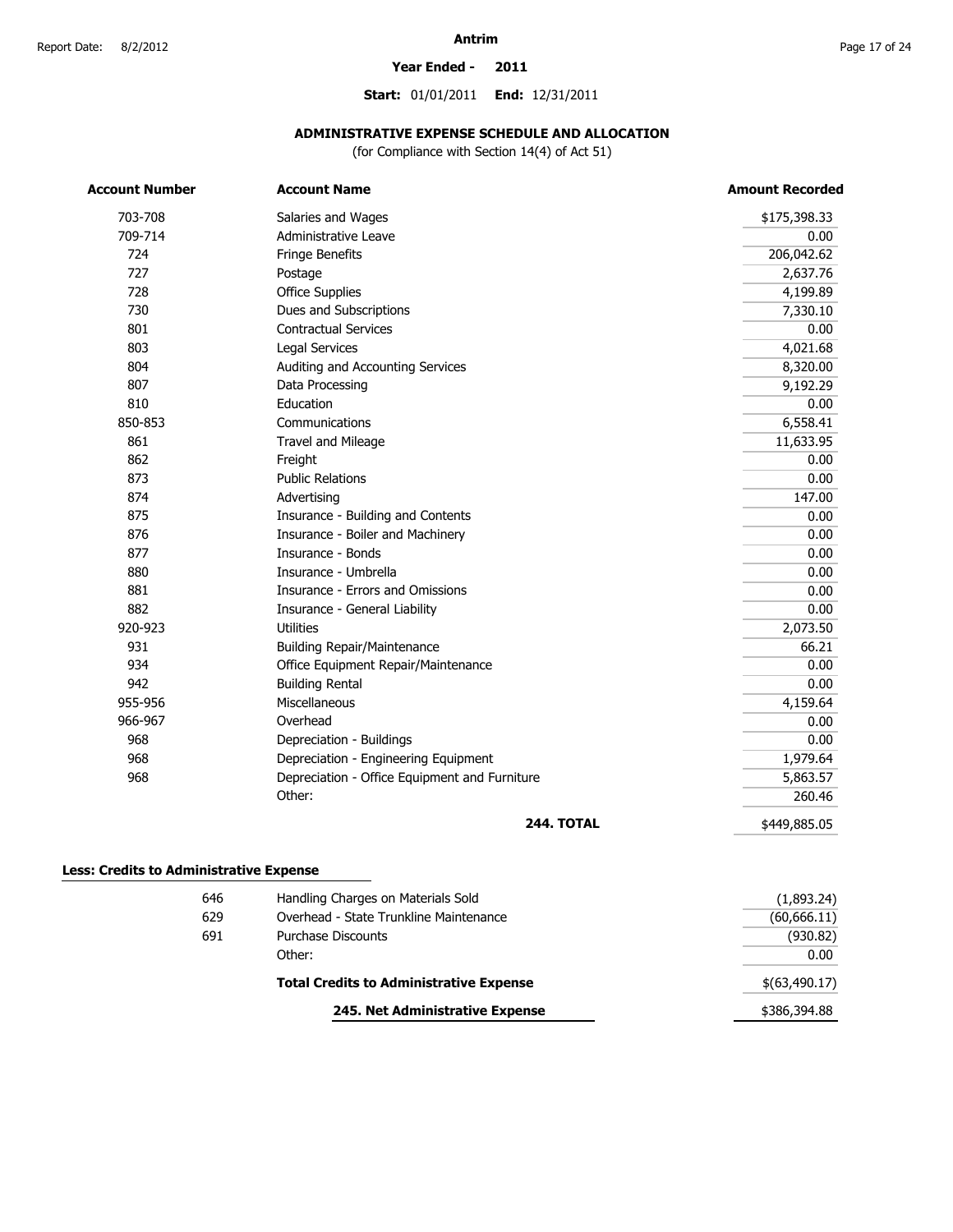**Year Ended - 2011**

**Start:** 01/01/2011 **End:** 12/31/2011

# **Forest Road Report**

This information is required by Act 231, P.A. of 1987, as amended.

| <b>Road Name</b>      | Location                    | <b>Amount Spent (\$)</b>  | <b>Project Type</b>   |
|-----------------------|-----------------------------|---------------------------|-----------------------|
| East Torch Lake Drive | Between M-88 and Alden Hwy/ |                           | 51,104.79 Resurfacing |
|                       |                             | 246. Total<br>\$51,104.79 |                       |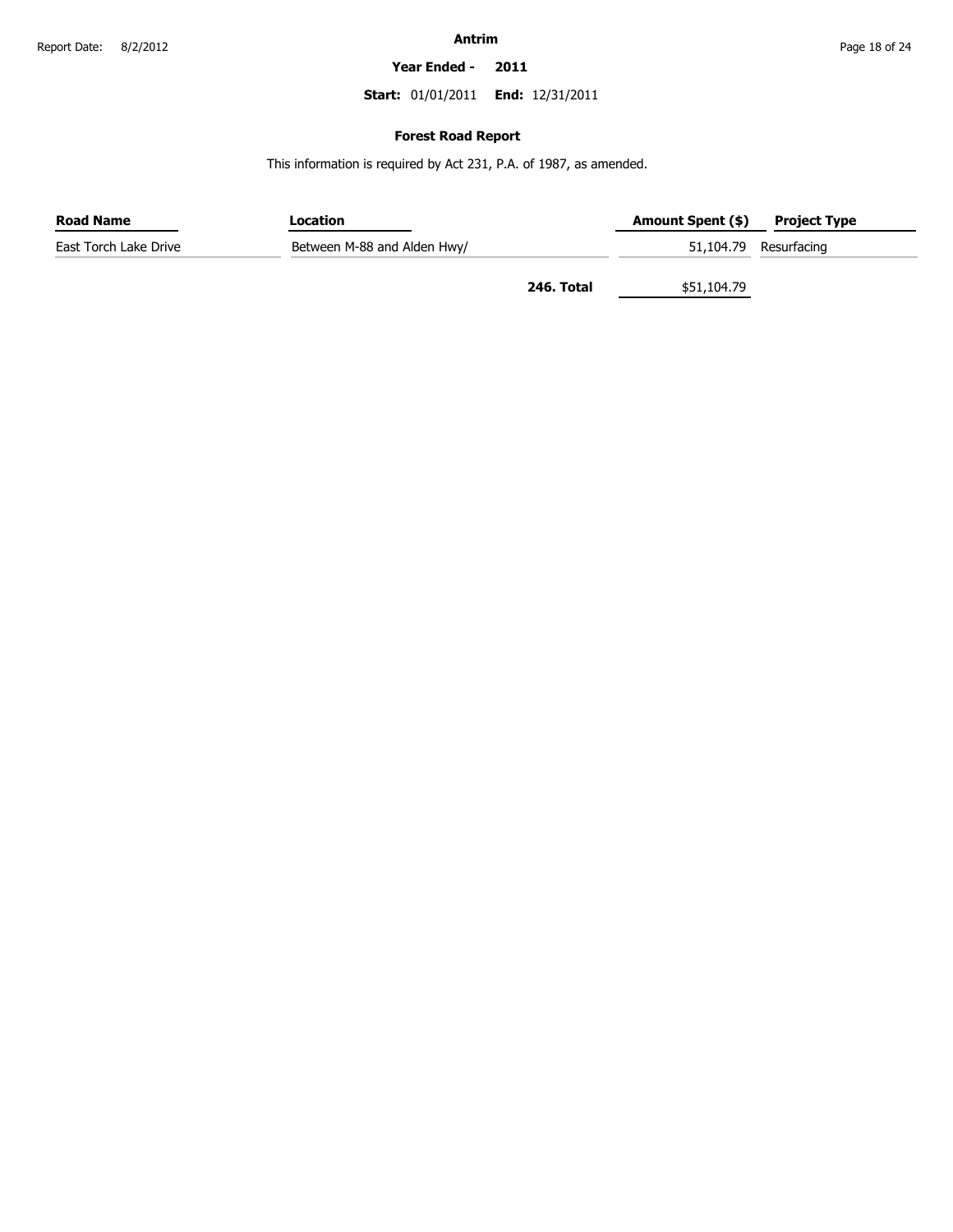#### **Year Ended - 2011**

# **Start:** 01/01/2011 **End:** 12/31/2011

# **CONSTRUCTION / CAPACITY IMPROVEMENTS / STRUCTURAL IMPROVEMENTS Summary**

# **CONSTRUCTION / CAPACITY IMPROVEMENTS**

|                                      |            | Primary System |   |              |       | Local System |              |
|--------------------------------------|------------|----------------|---|--------------|-------|--------------|--------------|
| <b>ROADS</b>                         | *Unit      |                |   | Expenditures | *Unit |              | Expenditures |
| 247. New Construction, New Location  | $0.00$ mi. |                | X | \$0.00       | 0.00  | mi.          | \$0.00       |
| 248. Widening                        | $0.00$ mi. |                |   | 0.00         | 0.00  | mi.          | 0.00         |
| <b>BRIDGES</b>                       |            |                |   |              |       |              |              |
| 249. New Location                    | 0.00 ea.   |                |   | 0.00         | 0.00  | ea.          | 0.00         |
| 250. TOTAL CONSTRUCTION/CAPACITY IMP |            |                |   | \$0.00       |       |              | \$0.00       |

### **PRESERVATION - STRUCTURAL IMPROVEMENTS**

|                                             |            | Primary System |              |              |            | Local System |              |
|---------------------------------------------|------------|----------------|--------------|--------------|------------|--------------|--------------|
| <b>ROADS</b>                                | *Unit      |                |              | Expenditures | *Unit      |              | Expenditures |
| 251. Reconstruction                         | $0.00$ mi. |                | $\mathsf{x}$ | \$0.00       | $0.00$ mi. |              | \$0.00       |
| 252. Resurfacing                            | $0.00$ mi. |                |              | 0.00         | 5.02 mi.   |              | 500,198.94   |
| 253. Gravel Surfacing                       | 0.00 mi.   |                |              | 0.00         | 0.00 mi.   |              | 0.00         |
| 254. Paving Gravel Roads                    | $0.00$ mi. |                |              | 0.00         | $0.17$ mi. |              | 43,483.61    |
| SAFETY PROJECTS                             |            |                |              |              |            |              |              |
| 255. Intersection Improvements              | $0.00$ ea. |                |              | 0.00         | $0.00$ ea. |              | 0.00         |
| 256. Railroad Crossing Improvements         | $0.00$ ea. |                |              | 0.00         | $0.00$ ea. |              | 0.00         |
| 257. Other                                  | $1.00$ ea. |                |              | 379,182.43   | $0.00$ ea. |              | 0.00         |
| <b>MISCELLANEOUS</b>                        |            |                |              |              |            |              |              |
| 258. Roadside Parks                         | $0.00$ ea. |                |              | 0.00         | $0.00$ ea. |              | 0.00         |
| 259. Other                                  | $0.00$ ea. |                |              | 0.00         | $0.00$ ea. |              | 0.00         |
| 260. Subtotals                              |            |                |              | 379,182.43   |            |              | 543,682.55   |
| <b>BRIDGES</b>                              |            |                |              |              |            |              |              |
| 261. Replacement                            | $0.00$ ea. |                |              | 0.00         | $0.00$ ea. |              | 0.00         |
| 262. Recondition or Repair                  | $0.00$ ea. |                |              | 0.00         | $0.00$ ea. |              | 0.00         |
| 263. Replace with Culvert                   | $0.00$ ea. |                |              | 0.00         | $0.00$ ea. |              | 0.00         |
| 264. Bridge Subtotals                       |            |                |              | 0.00         |            |              | 0.00         |
| <b>265. TOTAL PRESERVATION - STRUCT IMP</b> |            |                |              | \$379,182.43 |            |              | \$543,682.55 |

\*All Units are to be reported in the Fiscal Year that the project is opened for use.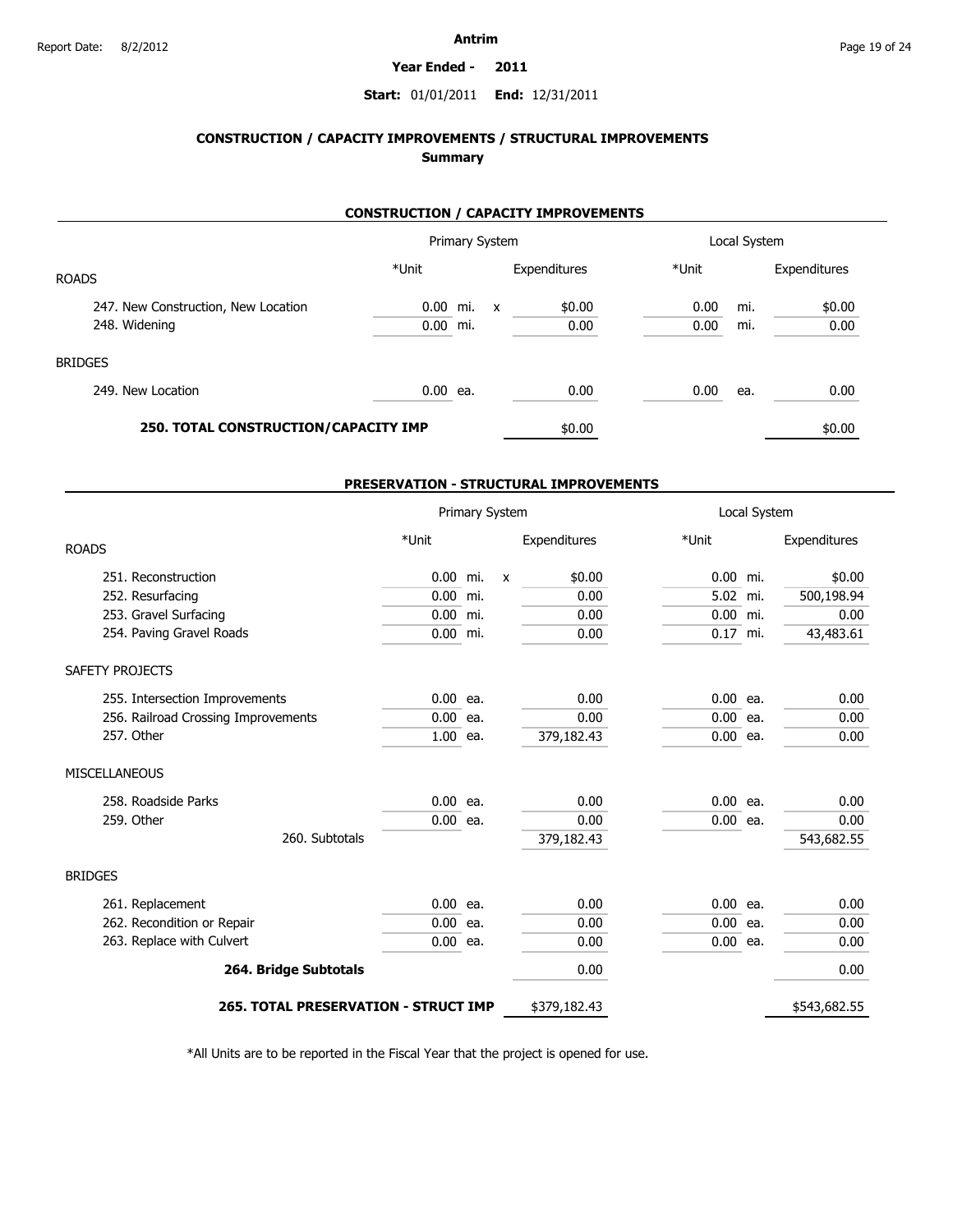#### **Year Ended - 2011**

# **Start:** 01/01/2011 **End:** 12/31/2011

# **SCHEDULE OF TOWNSHIP MILEAGE AND POPULATION**

|                                |                   | <b>Local Roads</b>                      | <b>Primary Roads</b> |                                  |                       |                 |                       |                 |  |  |
|--------------------------------|-------------------|-----------------------------------------|----------------------|----------------------------------|-----------------------|-----------------|-----------------------|-----------------|--|--|
|                                | <b>Miles</b>      | <b>Outside</b><br><b>Municipalities</b> |                      | <b>Miles</b><br><b>Outside</b>   | <b>Municipalities</b> |                 |                       |                 |  |  |
|                                | <b>Total</b>      | Local                                   | <b>Funds</b>         | <b>Total</b>                     | Primary               | <b>Funds</b>    | <b>Population</b>     | <b>Funds</b>    |  |  |
|                                | Local             | <b>Urban</b>                            | <b>Received</b>      | <b>Primary</b>                   | <b>Urban</b>          | <b>Received</b> | <b>Outside</b>        | <b>Received</b> |  |  |
| Township                       | (m <sub>i</sub> ) | (m <sub>i</sub> )                       | $($ \$)              | (m <sub>i</sub> )                | (m <sub>i</sub> )     | $($ \$)         | <b>Municipalities</b> | $($ \$)         |  |  |
| <b>BANKS</b>                   | 56.58             | 0.00                                    | 86,567.40            | 28.14                            | 0.00                  | 39,424.14       | 1,330                 | 14,483.70       |  |  |
| <b>CENTRAL LAKE</b>            | 37.13             | 0.00                                    | 56,808.90            | 20.11                            | 0.00                  | 28,174.11       | 1,264                 | 13,764.96       |  |  |
| <b>CHESTONIA</b>               | 32.30             | 0.00                                    | 49,419.00            | 5.94                             | 0.00                  | 8,321.94        | 564                   | 6,141.96        |  |  |
| <b>CUSTER</b>                  | 45.41             | 0.00                                    | 69,477.30            | 14.93                            | 0.00                  | 20,916.93       | 988                   | 10,759.32       |  |  |
| <b>ECHO</b>                    | 27.67             | 0.00                                    | 42,335.10            | 22.23                            | 0.00                  | 31,144.23       | 928                   | 10,105.92       |  |  |
| <b>ELK RAPIDS</b>              | 8.96              | 0.00                                    | 13,708.80            | 5.28                             | 0.00                  | 7,397.28        | 1,041                 | 11,336.49       |  |  |
| FOREST HOME                    | 32.25             | 0.00                                    | 49,342.50            | 20.96                            | 0.00                  | 29,364.96       | 1,272                 | 13,852.08       |  |  |
| <b>HELENA</b>                  | 25.54             | 0.00                                    | 39,076.20            | 17.16                            | 0.00                  | 24,041.16       | 878                   | 9,561.42        |  |  |
| <b>JORDAN</b>                  | 28.79             | 0.00                                    | 44,048.70            | 10.95                            | 0.00                  | 15,340.95       | 875                   | 9,528.75        |  |  |
| <b>KEARNEY</b>                 | 44.17             | 0.00                                    | 67,580.10            | 14.47                            | 0.00                  | 20,272.47       | 1,182                 | 12,871.98       |  |  |
| <b>MANCELONA</b>               | 145.39            | 0.00                                    | 222,446.70           | 17.64                            | 0.00                  | 24,713.64       | 2,678                 | 29,163.42       |  |  |
| <b>MILTON</b>                  | 48.09             | 0.00                                    | 73,577.70            | 17.70                            | 0.00                  | 24,797.70       | 2,072                 | 22,564.08       |  |  |
| <b>STAR</b>                    | 76.38             | 0.00                                    | 116,861.40           | 8.15                             | 0.00                  | 11,418.15       | 745                   | 8,113.05        |  |  |
| <b>TORCH LAKE</b>              | 19.56             | 0.00                                    | 29,926.80            | 5.05                             | 0.00                  | 7,075.05        | 1,159                 | 12,621.51       |  |  |
| <b>WARNER</b>                  | 34.94             | 0.00                                    | 53,458.20            | 1.72                             | 0.00                  | 2,409.72        | 389                   | 4,236.21        |  |  |
| 266. Totals                    | 663.16            | 0.00                                    | \$1,014,634.80       | 210.43                           | 0.00                  | \$294,812.43    | 17,365                | \$189,104.85    |  |  |
| Local Road Rate Per Mile       |                   |                                         | 1530                 | Primary Road Rate Per Mile       |                       | 1401            |                       |                 |  |  |
| Local Urban Road Rate Per Mile |                   |                                         | 1483                 | Primary Urban Road Rate Per Mile |                       | 8897            |                       |                 |  |  |
| Population Rate Per Capita     |                   |                                         | 10.89                |                                  |                       |                 |                       |                 |  |  |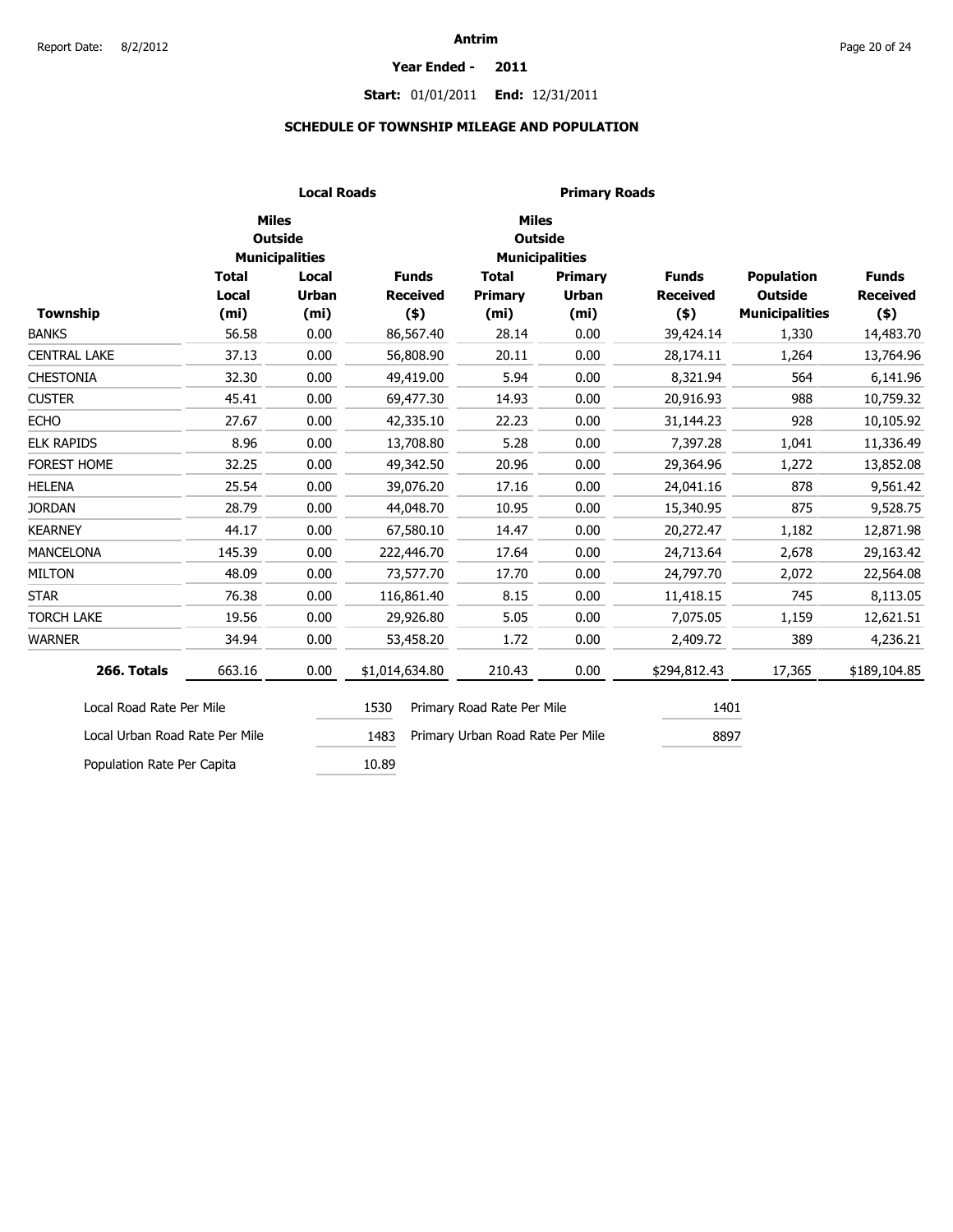#### **Year Ended - 2011**

### **Start:** 01/01/2011 **End:** 12/31/2011

# **SCHEDULE OF TOWNSHIP EXPENDITURES AND CONTRIBUTIONS Expenditures**

|                     | Construction/<br>Capacity | <b>Preservation -</b><br><b>Struct</b> |              | <b>Township</b>     |
|---------------------|---------------------------|----------------------------------------|--------------|---------------------|
| Township            | Improvement (\$)          | Improvement (\$)                       | Total (\$)   | Contributions* (\$) |
| <b>BANKS</b>        | 0.00                      | 0.00                                   | 0.00         | 66,131.78           |
| <b>CENTRAL LAKE</b> | 0.00                      | 226,593.58                             | 226,593.58   | 213,978.57          |
| <b>CHESTONIA</b>    | 0.00                      | 0.00                                   | 0.00         | 0.00                |
| <b>CUSTER</b>       | 0.00                      | 0.00                                   | 0.00         | 66,001.29           |
| <b>ECHO</b>         | 0.00                      | 84,005.40                              | 84,005.40    | 71,261.78           |
| <b>ELK RAPIDS</b>   | 0.00                      | 48,621.68                              | 48,621.68    | 41,836.99           |
| <b>FOREST HOME</b>  | 0.00                      | 34,126.42                              | 34,126.42    | 174,696.41          |
| <b>HELENA</b>       | 0.00                      | 138,546.26                             | 138,546.26   | 0.00                |
| <b>JORDAN</b>       | 0.00                      | 93,181.42                              | 93,181.42    | 79,685.14           |
| <b>KEARNEY</b>      | 0.00                      | 0.00                                   | 0.00         | 15,668.72           |
| <b>MANCELONA</b>    | 0.00                      | 0.00                                   | 0.00         | 56,216.32           |
| <b>MILTON</b>       | 0.00                      | 170,400.04                             | 170,400.04   | 141,059.99          |
| <b>STAR</b>         | 0.00                      | 103,115.50                             | 103,115.50   | 86,029.38           |
| <b>TORCH LAKE</b>   | 0.00                      | 24,274.68                              | 24,274.68    | 10,452.13           |
| <b>WARNER</b>       | 0.00                      | 0.00                                   | 0.00         | 0.00                |
| 267. Totals         | \$0.00                    | \$922,864.98                           | \$922,864.98 | \$1,023,018.50      |

\*The Township Contributions Totals and the Funds expended for Construction and Preservation amount may not balance. The Township Contributions list all funds contributed by each township and will balance back to the amount reported on the Statement of Revenues, Line 74, Township Contributions.

The total funds expended are for Construction and Preservation only. They do not contain funds expended for Routine Preventative Maintenance.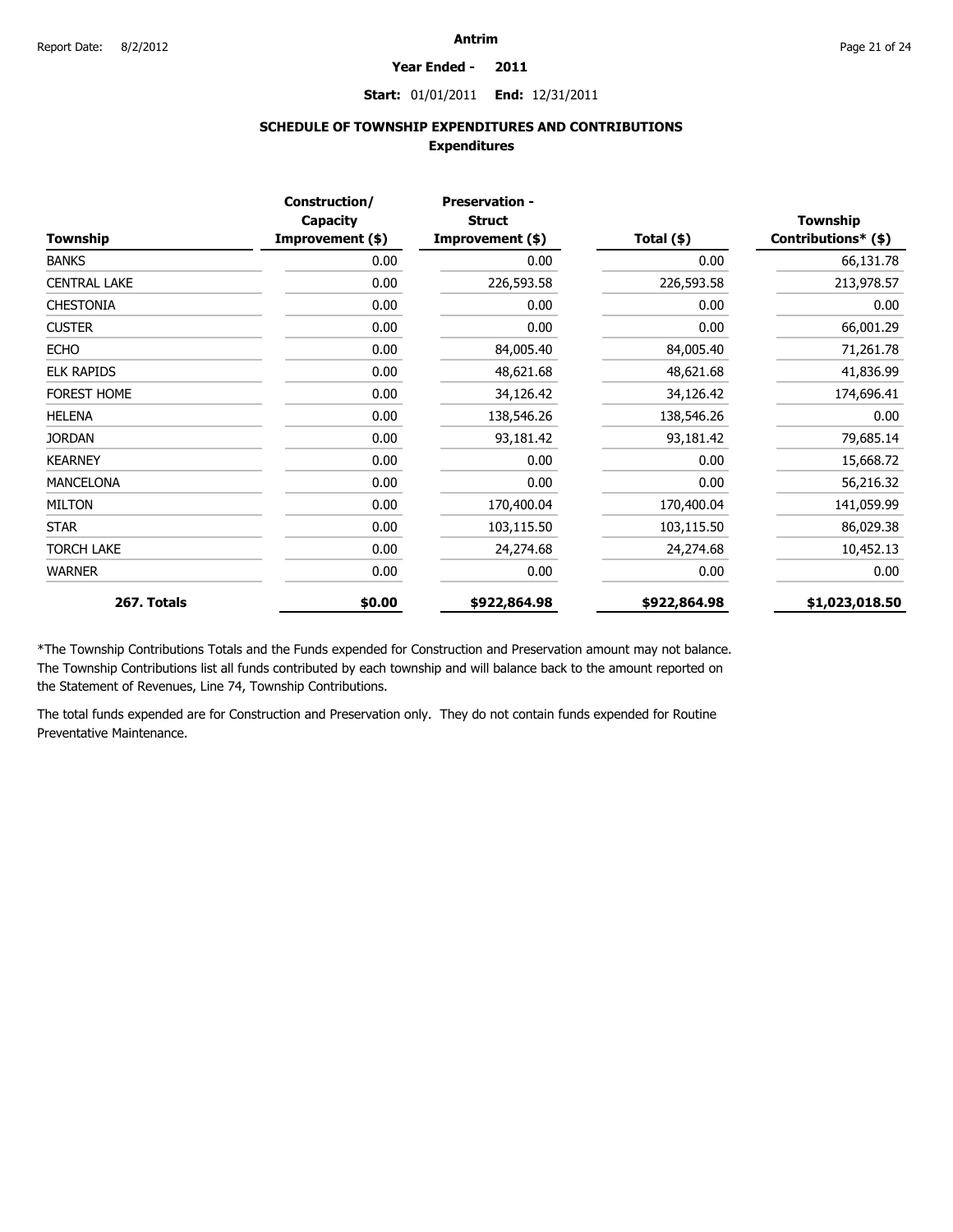**Year Ended - 2011**

**Start:** 01/01/2011 **End:** 12/31/2011

# **ASSET MANAGEMENT**

# **Projects Completed During the County Fiscal Year**

**Work Type:**

|             |        |           |           |               | Location          |                 |              |                 |
|-------------|--------|-----------|-----------|---------------|-------------------|-----------------|--------------|-----------------|
|             |        | Number of |           |               |                   |                 |              |                 |
| <b>MDOT</b> | Agency | Lanes     | <b>PR</b> | <b>PR</b>     | <b>Begin Mile</b> | <b>End Mile</b> | Date Open to | <b>Pavement</b> |
| Job#        | Job ID | Treated   | Version   | <b>Number</b> | <b>Point</b>      | <b>Point</b>    | Traffic      | <b>Type</b>     |
|             |        |           |           |               |                   |                 |              |                 |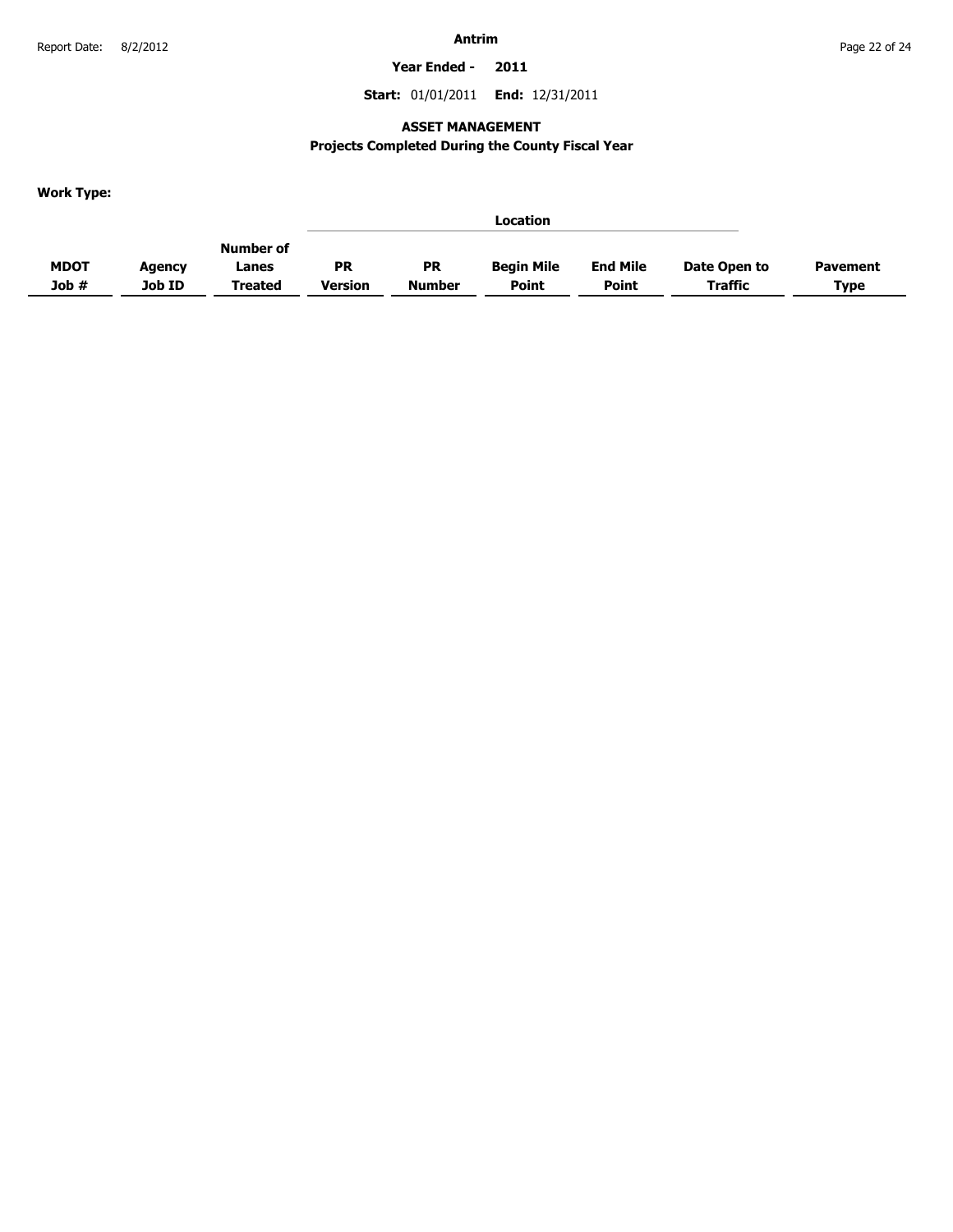**Year Ended - 2011**

**Start:** 01/01/2011 **End:** 12/31/2011

# **Sub Ledger Report**

# **Line 49 Specify - County**

**:**

**:**

**:**

**:**

**:**

**:**

**:**

**:**

**:**

| <b>Account</b> | Description      | Amount (\$) |
|----------------|------------------|-------------|
| 451            | Use<br>Road<br>. | .538.21     |

### **Line 75 CFL-Other - County**

| <b>Account</b> | <b>Description</b>  | Amount (\$) |
|----------------|---------------------|-------------|
| 671            | OTHER CONTRIBUTIONS | 27,307.62   |

# **Line 90 Other2 Other - County**

|     | Deccrintion                 |        |
|-----|-----------------------------|--------|
| 632 | <b>FRIICK</b><br><b>WET</b> | 100.00 |

### **Line 143 Other - Primary**

| Account | <b>Description</b>        | Amount (\$) |
|---------|---------------------------|-------------|
| 510     | EOUIPMENT EXPENSES DIRECT | 238,433.85  |

# **Line 156 All Other Charges - County**

| Account | <b>Description</b>          | Amount (\$) |
|---------|-----------------------------|-------------|
| 510     | EQUIPMENT EXPENSE DIRECT    | 1,880.62    |
| 511     | INDIRECT EQ EXP             | 11,915.31   |
| 513     | <b>FRINGE BENEFITS</b>      | 370.85      |
| 514     | <b>DISTRIBUTIVE EXPENSE</b> | 1,062.14    |

### **Line 177 Other - Distributive Calculation**

| Account | <b>Description</b>                       | \mount (\$)                |
|---------|------------------------------------------|----------------------------|
| 514     | <b>STRIBI ITIVE</b><br>$\gamma$ THER NIS | -81<br>$^{\circ}$ 161<br>. |

# **Line 177 Other - Total Labor Charge**

| Account | <b>Description</b>               | Amount (\$) |
|---------|----------------------------------|-------------|
| 257     | ACCRUED WAGES                    | 6,829.12    |
| 513     | DISTRIBUTIVE FRINGES             | 462,861.94  |
| 514     | other distributive               | 70,957.39   |
| 518     | ISTATE TRUNKLINE NON-MAINTENANCE | 12,577.13   |

### **Line 195 Expenses Distributed - Other**

| Account | <b>Description</b>   | Amount (\$) |
|---------|----------------------|-------------|
| 931     | <b>SALT FACILITY</b> | 546.88      |
| 936     | <b>SIGN SHOP</b>     | 4,004.09    |

### **Line 242 Expenditure10**

| $ACCA IM$ |                              | $\mathbf{r}$ . |
|-----------|------------------------------|----------------|
| 458       | Drive<br>⊢∍∩<br>71/2<br>orch | $\sim$<br>nne  |